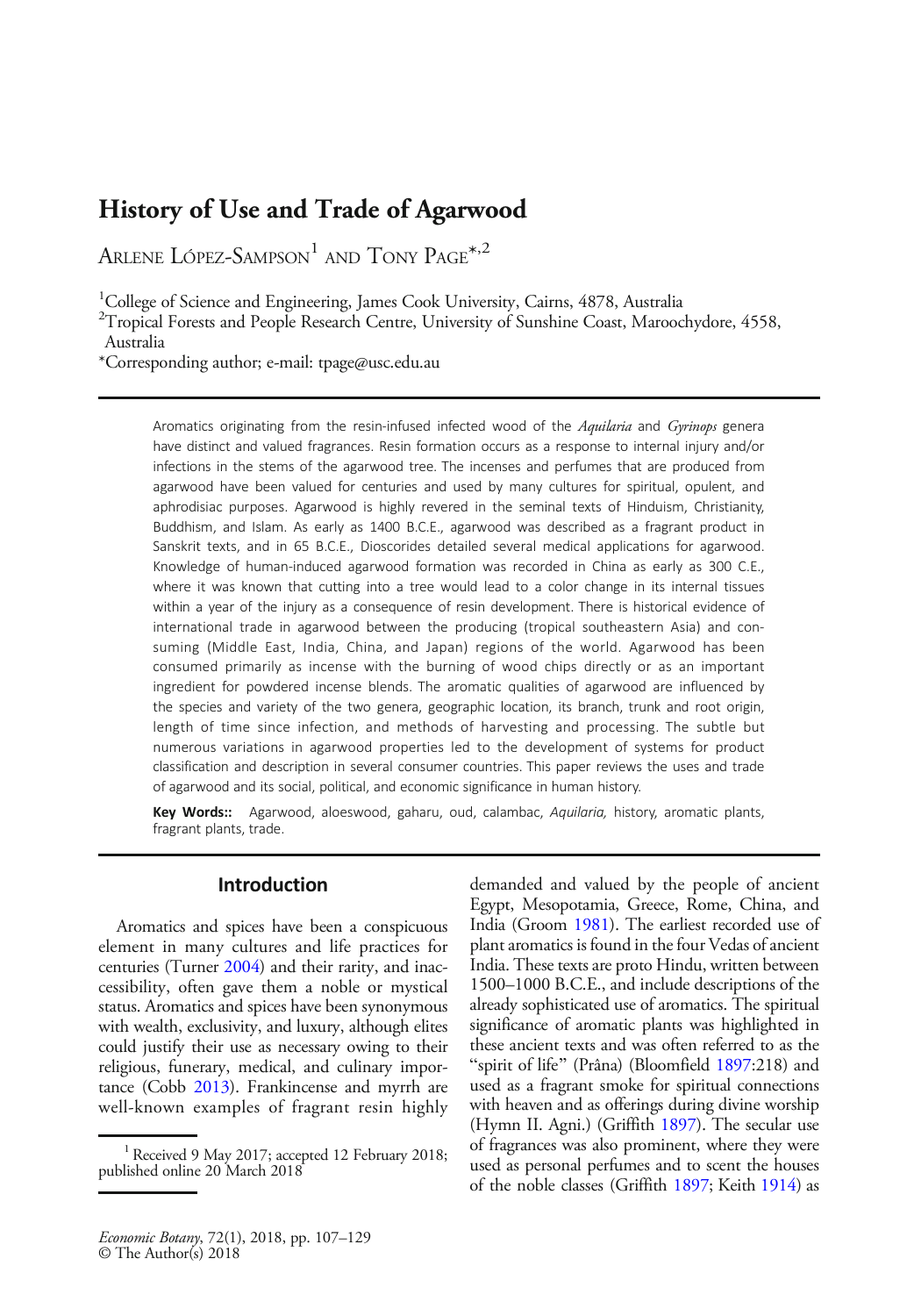well as their considered natural healing properties (Keith [1914](#page-19-0)).

The "silk road" was one of the most influential networks of trade routes in ancient commerce (Haq [1968;](#page-18-0) Liu [2010](#page-19-0)). Products that were high in value and light in weight, and where a single merchant could bear the load, were traded via the overland route (King [2007](#page-19-0)). Aromatics were transported along this ancient route along with other high value goods such as silk, porcelain, and spices (Hull [2008\)](#page-18-0). Their trade was associated with the proliferation of religious ideas and considered one of the first expressions of globalization (Foltz [2010](#page-17-0)). While many hundreds of plant species produce aromatic oils, some, such as agarwood, are particularly revered for their aromatic, historical, and religious significance. Agarwood is the resin-infused fragrant wood (also known as aloeswood, eaglewood, gaharu, oud, chén xiāng, and jinkoh) derived from tropical trees of the genera *Aquilaria*, Gyrinops, Aetoxylon, and Gonystylis (Thymelaeaceae) (Gunn et al. [2004\)](#page-18-0). Agarwood, along with sandalwood, can retain its fragrance over very long periods when handled appropriately. The longevity of agarwood fragrance permits its storage and long distance trade as a high-value commodity, much in the same way as precious stones and metals (McHugh [2012](#page-20-0)).

Aquilaria species have been the primary source for agarwood and are distributed eastward from India (Bengal and Assam) to the island of New Guinea and southward from tropical China (Kwantung, Yunnan), to the Lesser Sunda Islands (Hou [1960](#page-18-0), [1964](#page-18-0)). The resin, is widely used for the production of incense and perfume (essential oils) and for medical purposes (Mohamed and Lee [2016;](#page-20-0) Rhind [2014\)](#page-21-0). The valuable resin develops and accumulates in the stem and branches of the tree after a process of injury and fungal infection (Bose [1938;](#page-16-0) Donovan and Puri [2004;](#page-17-0) Rasool and Mohamed [2016;](#page-21-0) Sangareswari et al. [2016\)](#page-21-0), but this process occurs in only a few trees in wild populations (Ng et al. [1997;](#page-20-0) Paoli et al. [2001\)](#page-20-0). The demand for and trade in agarwood continues today, and with increasing wealth in consumer countries over recent decades, demand exceeds supply (Barden et al. [2000;](#page-16-0) Chakrabarty et al. [1994](#page-17-0); Compton and Ishihara [2006](#page-17-0)). This has resulted in increased prices (Wyn and Anak [2010\)](#page-22-0), natural resource decline (Zhang et al. [2008](#page-22-0)), reduction in product quality (Antonopoulou et al. [2010](#page-16-0)), increasing interest in cultivation (Hoang Ha and Nghi [2011;](#page-18-0) Page and Awarau [2012](#page-20-0); Persoon [2008](#page-20-0); Rahman et al. [2015\)](#page-21-0),

and developing methods for resin induction (Liu et al. [2013;](#page-19-0) Mohamed et al. [2014](#page-20-0); Persoon [2008](#page-20-0)). We endeavor to put a historical context to the current interest in agarwood by reviewing its use and trade and examining the reasons for its high esteem and economic value.

# **Methods**

The review encompasses a range of literature sources including primary sources, research articles, books, and reviews. Classical texts related to religion, trade, aromatics, and pharmacopeias were searched and retrieved from a range of online repositories (Table [1\)](#page-2-0). Contemporary research manuscripts, chapters, and books were searched and retrieved using several bibliographic databases (Table [1](#page-2-0)). Where possible, preference was given to primary sources and their published translations. The Latin text of Matthioli ([1554](#page-19-0)) relating to agarwood was translated by professional academic Latin translator (Liddy, L.).

# Etymology

The terms agarwood, aloes, and aloeswood are used to refer to the resin-infused wood of species from the four genera: Aquilaria, Gyrinops, Aetoxylon, and Gonystylis. Agarwood, described as aloës in classical literature, has several other names (Table [2](#page-2-0)) that are derivations of ancient languages and vary according to the languages/dialects of the traders and places where it originated and was used. The many terms by which agarwood are referred to in religious and historic texts add to the complexity when investigating its history. In ancient texts, the word aloes may refer to agarwood, typically as lign or lignum aloes, or products of the arborescent succulent species *Aloe*, which produces a medicinal bitter paste. The name probably originates in Dravidian  $(a k^b V l - u -)$  or Indic languages (i.e., Sanskrit, Prakrit) (Greppin [1988](#page-18-0)). In Sanskrit, agarwood was known as *agāru* and *aguru* which means "non-float-ing wood" (Miller [1969:](#page-20-0)35); the Prakrit form is agaru and Pali agalu, all of them synonymous with aloës and agalochon/agallochum. The word agarwood in Greek (*agallochum*), Hebrew (aḥāloth), and Arab (ālūwwa) are loanwords from the Indic names (Greppin [1988](#page-18-0); Schafer [1963;](#page-21-0) Yule and Burnell [1903](#page-22-0)). In Arabic medico-pharmacological literature, agarwood is reported as  $\bar{u}d$  a synonym for ġālū an borrowing through Greek agallochum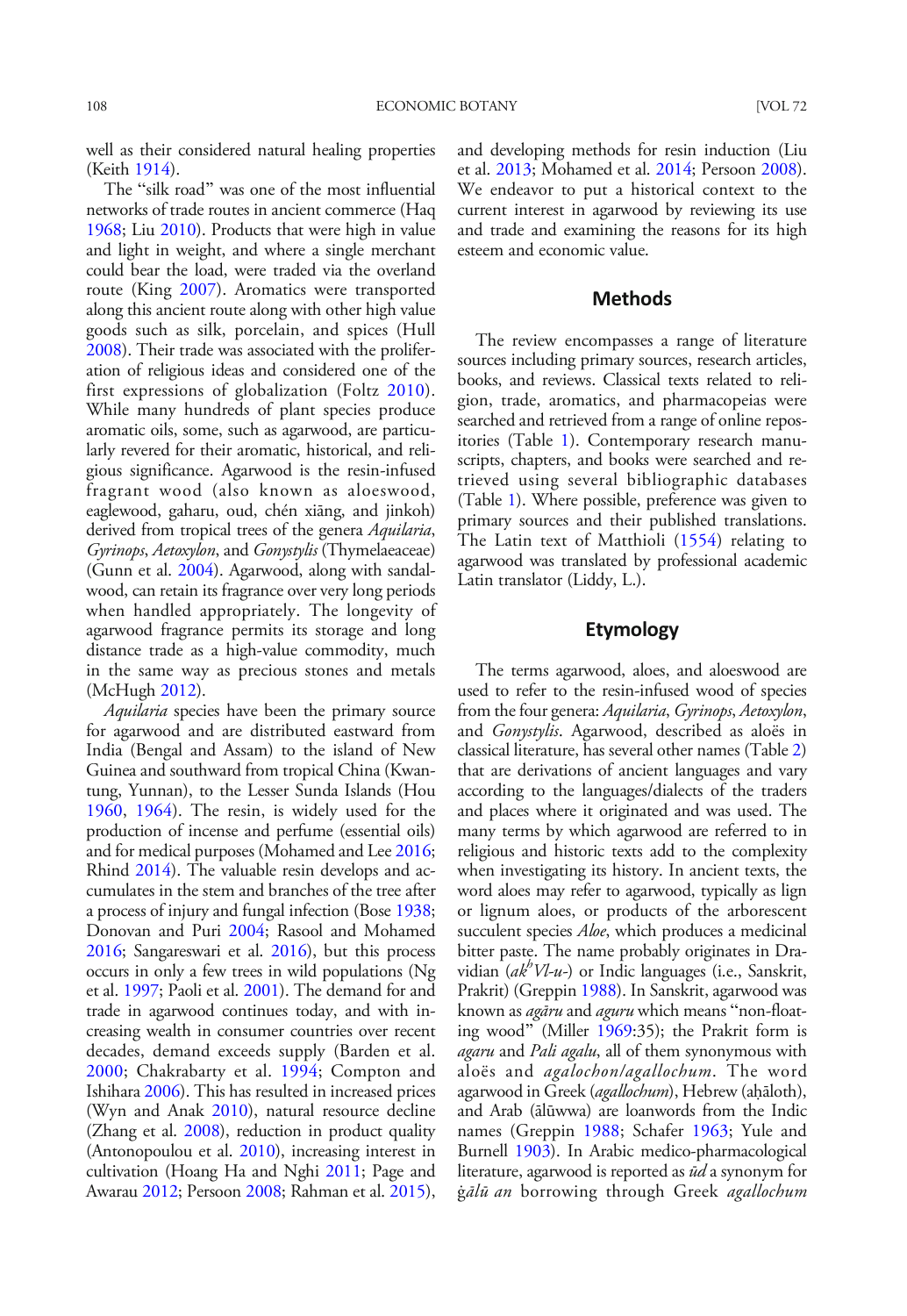# TABLE 1. SOURCES USED TO LOCATE REFERENCE MATERIAL CITED IN THIS REVIEW.

<span id="page-2-0"></span>

|                                                                     | URL                                     |
|---------------------------------------------------------------------|-----------------------------------------|
| Repository/database                                                 |                                         |
| ABIM: A Bibliography of Indian Medicine                             | http://indianmedicine.eldoc.ub.rug.nl   |
| Brill Online Books and Journals                                     | http://booksandjournals.brillonline.com |
| Christian Classics Ethereal Library                                 | http://www.ccel.org                     |
| Digital Silk Road Project                                           | http://dsr.nii.ac.jp                    |
| Gale Literature Resource Centre                                     | http://www.gale.com                     |
| Google Books                                                        | https://books.google.com                |
| Hathi Trust Digital Library                                         | https://babel.hathitrust.org            |
| Heidelberg Document Repository                                      | http://archiv.ub.uni-heidelberg.de      |
| <b>Internet Archive</b>                                             | https://archive.org                     |
| <b>Internet Sacred Text Archive</b>                                 | www.sacred-texts.com                    |
| Jstor                                                               | https://www.jstor.org                   |
| National Academic Research and Collaborations Information System    | https://www.narcis.nl                   |
| National Institute of Science Communication & Information Resources | http://www.niscair.res.in               |
| National Library: Ministry of Culture, Government of India          | http://www.nationallibrary.gov.in       |
| OCLC WorldCat                                                       | http://www.worldcat.org                 |
| Research Gate                                                       | https://www.researchgate.net            |
| South Asia Archive                                                  | http://www.southasiaarchive.com         |
| Sunnah.com The Haddith of the prophet Mohammed at your fingertips   | https://sunnah.com                      |
| The noble Qur'an                                                    | http://quran.com                        |
| The Roman Law Library                                               | http://droitromain.upmf-grenoble.fr     |
| Wisdom Library                                                      | https://www.wisdomlib.org               |
| Bibliographic database                                              |                                         |
| CabDirect database                                                  | https://www.cabdirect.org               |
| EBSCOhost databases and digital archives                            | https://www.ebscohost.com.              |
| Google Scholar                                                      | https://scholar.google.com.au           |
| Science Direct                                                      | http://www.sciencedirect.com            |
| Scopus                                                              | https://www.scopus.com                  |
| Web of Science (ISI)                                                | https://www.webofknowledge.com          |

(*âgáloxon*) (Kahl [2011](#page-19-0)). The main Malay name is kayu *găharu* or "gaharu wood" a variation of *agarul* agallochon (Miller [1969](#page-20-0)). In China, agarwood is

referred to as *chén xiāng* ("the sinking incense," derived from the Sanskrit meaning) (Miller [1969:](#page-20-0)35), or kilam and bac that means the

| Language   | Agarwood                              | Meaning (if any)     | Reference                                                               |
|------------|---------------------------------------|----------------------|-------------------------------------------------------------------------|
| Sanskrit   | agāru and aguru                       | Nonfloating<br>wood  | Miller (1969)                                                           |
| Prakrit    | <i>agaru</i> and <i>Pali agalu</i>    |                      |                                                                         |
| Greek      | agallochum                            |                      | Greppin (1988), Schafer (1963), Yule and Burnell (1903)                 |
| Hebrew     | ahāloth                               |                      | Greppin (1988), Schafer (1963), Yule and Burnell (1903)                 |
| Arab       | ālūwwa and ūd                         |                      | Greppin (1988), Schafer (1963), Yule and Burnell (1903),<br>Kahl (2011) |
| Malay      | găharu                                |                      |                                                                         |
| Chinese    | chén xiāng or kilam<br>and <i>bac</i> | "Sinking<br>incense" | Mathews (1974)                                                          |
| Japanese   | jinkoh                                | "Sinking<br>incense" | Brechbill (2012)                                                        |
| Portuguese | aguila or pao d'aguila                |                      | McKenna and Hughes (2014)                                               |
| French     | d'aigle                               |                      | McKenna and Hughes (2014)                                               |
| English    | eaglewood                             |                      | McKenna and Hughes (2014)                                               |

TABLE 2. ETYMOLOGY OF AGARWOOD.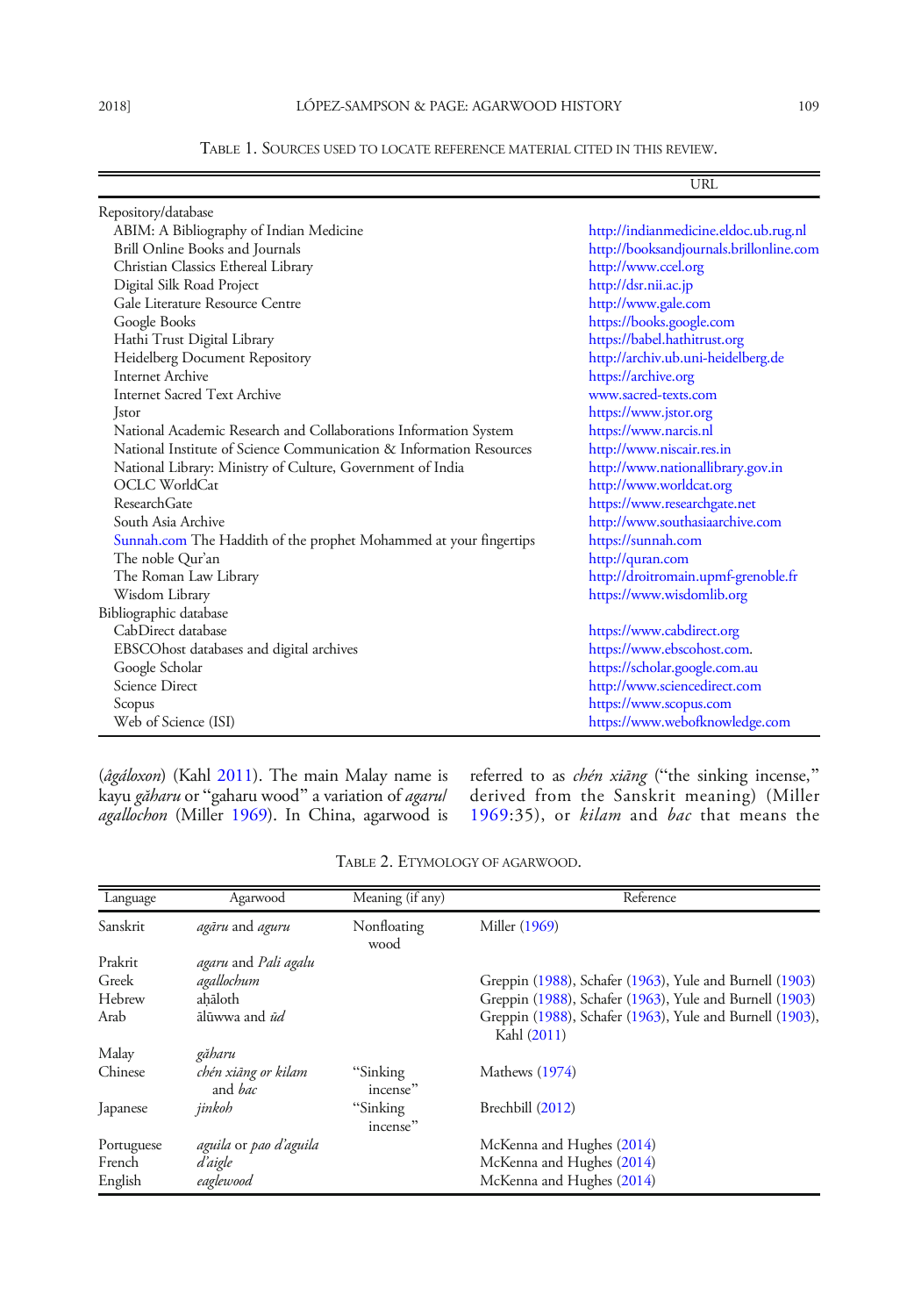"fragrant plant" (Mathews [1974](#page-19-0)). In Japan, it is known as *jinkoh* (also means "the sinking incense") (Brechbill [2012\)](#page-16-0). In European languages such as Portuguese, agarwood is known as *aguila* or pao d'aguila; in French, the wood is recognized as d'aigle; and in English as eaglewood. The latter is taken from Medieval Latin (aquilaria) which is derived from the Greek (agallochum). The Sanskrit word for incense is known as *agarbhatti*, which is derived from the word for agarwood (agāru) (McKenna and Hughes [2014\)](#page-20-0).

# Agarwood in Religious Texts

#### **HINDU TEXTS**

The Sanskrit epic narrative Mahābhārata (describing the period 1493–1443 B.C.E. of Indian history [Iyengar [2003\]](#page-18-0)) contains the description of the use of fragrance in the context of human pleasure, luxury, and well-being (Rhind [2014](#page-21-0)). Agarwood was often identified in the text as a display of wealth, a tribute, and a greeting. In the first book of Mahābhārata, the people of the ancient city of Khandavaprastha received distant visitors (Madhava and other tribes) by filling every part of the town "with the sweet scent of burning aloes." (Book 1, Section CCXXIII). Also in Book 1, the use of agarwood for displaying status and wealth was detailed in the description of an amphitheater on the outskirts of King Drupada's capital (Kamapilya), which was "enclosed on all sides with high walls and a moat (and) scented with black aloes and sprinkled all over with water mixed with sandalpaste and decorated with garlands of flowers" (Book 1, Section CLXXXVII). The mansions that surrounded this amphitheater were also "rendered fragrant with excellent aloes," and the "exalted sovereigns" that inhabited the mansions were "possessed with the desire of excelling one another" and "all adorned with the fragrant paste of the black aloe" (Book 1, Section CLXXXVII). The second book contains a detailed description of the mansions of monarchs, which "hung over with garlands of flowers and perfumed with excellent aloes" (Book 2, Section XXXIII). It also details that after the Bharatas people conquered the Mlechchha tribes, the vanquished were made to pay tributes of a great many valuable items including fragrant goods of sandalwood and aloes (Book 2, Section XXIX). The refined use

of agarwood and many other aromatics in this text indicates a long association with and veneration for fragrant products.

## CHRISTIAN SCRIPTURES

Agarwood is referenced several times in the Old Testament of the Christian Bible, firstly where Balaam describes God's vision of Israel and likens their settlements as being "like aloes planted by the LORD" (Numbers 24:6). Also in the Old Testament, the noble and seductive importance of agarwood is presented in Psalm 45:8 where, recounting a king's preparation for marriage, it states that "All your robes are fragrant with myrrh and aloes and cassia." The seductive power of aromatics including agarwood is further described in Song of Songs 4:14 rejoicing the sexual attraction between two lovers, where one praises the other "Your plants are an orchard of every kind of incense tree, with myrrh and aloes and all the finest spices." Similarly, in Proverbs 7:17, there is an invitation by a seductress to her lover: "I have perfumed my bed with myrrh, aloes and cinnamon." In the New Testament, the spiritual significance of agarwood is clearly outlined in the gospel of John (20:39– 40), where Jesus' body was anointed with a mixture of myrrh and aloes following his crucifixion. However, there are some scholars that have argued that the aloe mentioned in this passage referred to medicinal *Aloe* and not the aromatic agarwood (Crosswhite and Crosswhite [1984;](#page-17-0) see Greppin [1988](#page-18-0) for etymological discussion and uses of the word to describe two different plants; Smith [1993](#page-21-0); Smith and Steyn [2004\)](#page-21-0). This may be based on the fact that both myrrh and bitter aloes were used in the embalming procedures of ancient Egyptians (Crosswhite and Crosswhite [1984;](#page-17-0) Gannal [1840](#page-17-0); Grindlay and Reynolds [1986\)](#page-18-0). It is possible that many of the fragrant products used in ancient embalming were applied to obscure the odor of decomposition (Nunnamaker and Dhonau [2015](#page-20-0)) and/or as a direct connection with worship in the afterlife (Driscoll [1953](#page-17-0)) and not for the preservation of the body (for which natron [sodium carbonate] performs the most significant role) (Papageorgopoulou et al. [2015](#page-20-0); Sandison [1963](#page-21-0)). The reference to aloes in the New Testament does not describe a complex procedure of embalming, but a simple act of anointment, with Jesus' body wrapped "with the spices in strips of linen." While it is conceivable that agarwood could be described as a spice, a leaf extract from a species of Aloe may be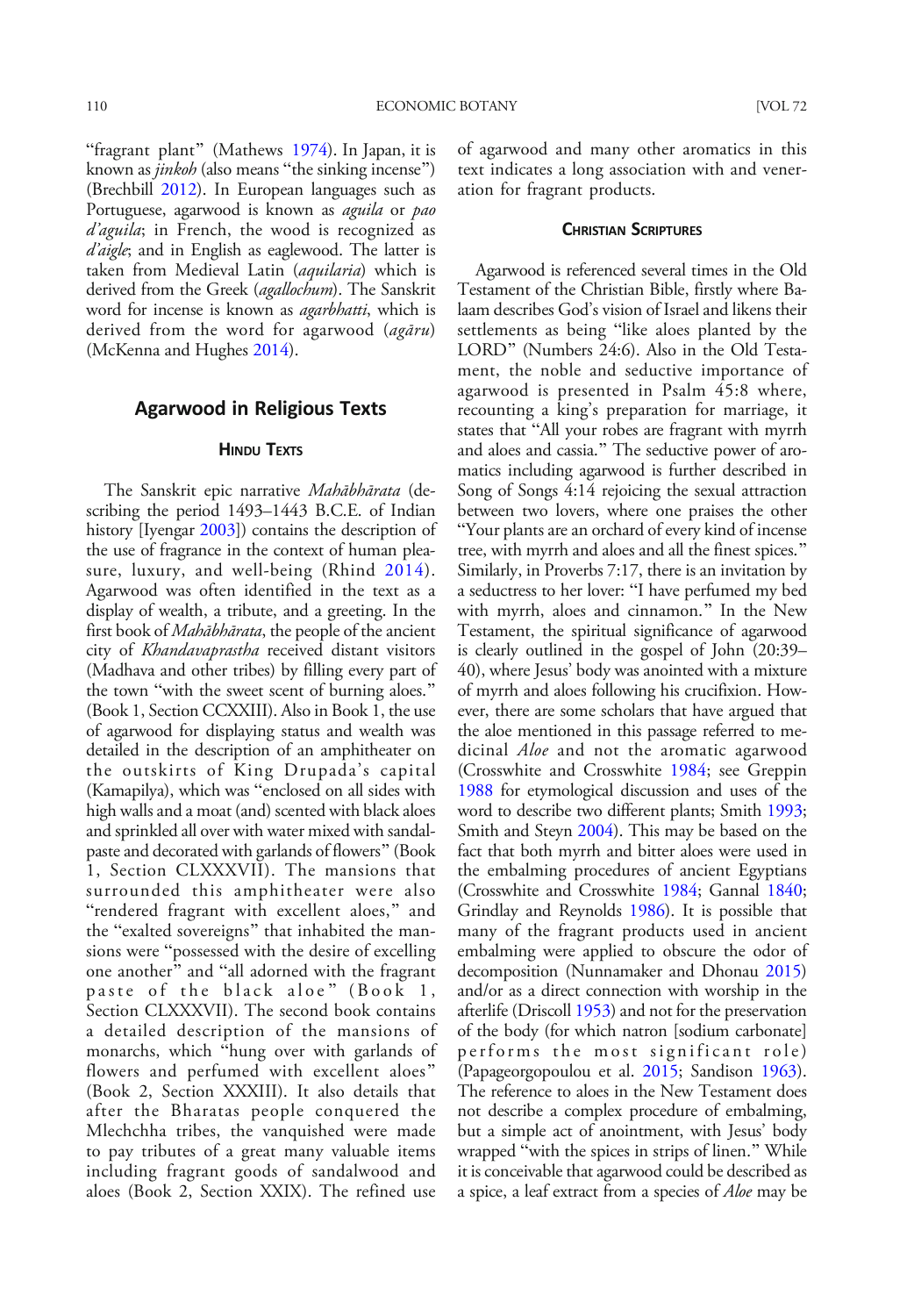considered an herb rather than a spice. Although there are some inconsistencies in the use of the word aloes, it is most likely that the term aloes in both Old and New Testaments refers to the "fragrant spice (not a bitter plant) used as a perfume" (Browning [2010](#page-16-0); Zohary [1982](#page-22-0)). Therefore, the aromatic aloes as described in the Bible and which many authors recognize as from the East Indian tree agarwood (Balfour [1866](#page-16-0); Greppin [1988](#page-18-0); Harbaugh [1855](#page-18-0); McKenna and Hughes [2014\)](#page-20-0) should not be confounded with bitter aloes (Balfour [1866;](#page-16-0) Rimmel [1865](#page-21-0); Schoff [1922](#page-21-0); Tielel [1885\)](#page-21-0).

### **BUDDHIST TEXTS**

In several Buddhists texts, there are references to the use of aromatics in religious rituals. For instance, in the Jātaka tales, which are extensive literary works about the Buddha Birth stories (~ 4th century B.C.E.) (Pierce [1969\)](#page-20-0), agarwood is mentioned in Vol VI no. 542. Within the text, the use of fragrance by women is depicted in the story of a King's attempt to enter the world of the gods through ritual sacrifice of his most treasured possessions, including his family. When the sacrifice was prepared, the sons were taken to the sacrificial pit, and there the royal ladies and other women of the town adorned "with aloes, sandalwood, valuable gems and silk robes" paid their respects to the son(s) Canda-Suriya, before going off to the King's sacrifice (Cowell [1907\)](#page-17-0). Both agarwood and sandalwood, in combination with other valuable items, were used as a mark of respect and were already being used as valuable fragrant products during ancient times. In the Mahāyāna Mahāparinirvāṇa Sūtra (Nirvana Sutra), the use of aromatics is mentioned in the introductory chapter that describes a succession of events and teachings that occurred when Buddha was about to enter Nirvana. In one description, the use of fragrant wood in the cremation of Tathāgata's (Buddha) body is mentioned, "people each held in their hands tens of thousands of bundles of such fragrant wood as sandalwood, aloes, goirsa sandalwood, and heavenly wood.^ Aloe was also used as fuel in stoves to prepare meals for the Buddha and the Sangha (monks). In the Vimānavatthu text ("Stories of celestial mansions"), a collection of 85 poems on the happiness of persons reborn in heavenly realms and on the worthy deeds that led to this reward (Bansal [2006](#page-16-0)), there are several references to the use of fragrances/ ointments. In poem 35 (7), The Seventh: Sesavati's Mansion (Sesavatīvimāna), during the funeral

ceremony of the venerable Captain of Dhamma (Sāriputta), aloe, sandalwood, and similar woods were used as a part of the pyre of a hundred cubits high (Ireland [2005\)](#page-18-0). Bazin ([2013](#page-16-0)) suggested that five natural incense products represented the speech of the five buddhas and included sandalwood, agarwood, pine resin or juniper, camphor, and vetiver root. Fragrant woods have been used as a symbolic relic or ritual deposit within the cavities of valuable sculptures, to transform them into a consecratory object. Leidy and Strahan [\(2010\)](#page-19-0) report that agarwood was one of several ritual deposits (such as mother-of-pearl, lapis lazuli, rock crystal and silk, and four fragrant woods including rosewood) found within the interior cavity of the 486 C.E. bronze sculpture of Buddha Maitreya. It is clear that the use of fragrant products was an integral part of Buddhist tradition with agarwood among those most valued.

# ISLAMIC TEXTS

In the Qur'an, there are references to aromatics but none specifically devoted to agarwood. In the Sūrah 55 (Ar-Rahman), the first section describes the abundance of gifts that Allah has bestowed on men including life itself (55:3), speech (55:4), fruits and dates (55:11), and grains, fodder, and fragrant plants (55:12). Inclusion of fragrant plants among this list of gifts so fundamental to life demonstrates the spiritual reverence for these resources. In Sūrah 83:26, it states that those who refrain from fraudulent temptations will be rewarded in Paradise and given access to a range of resources including fragrant musk.

In several Hadith (reports of the words, actions, or tacit approval of the prophet Muḥammad) (Lucas [2008](#page-19-0)), agarwood is referred to as a type of Indian incense (i.e., Ūd Al- Hindi or aloes). Allah's Messenger was quoted (by Abu Huraira) describing Paradise where, among many wondrous things, agarwood would be used in their censers (incense burner) (Sahih al-Bukhari 3327, Book 60, Hadith 2; USC-MSA English reference Vol. 4, Book 55, Hadith 544). The use of agarwood as a medical treatment was recommended by the prophet Muhammad and was said to contain seven types of remedies, including one for a swollen uvula and another for pleurisy (Sahih al-Bukhari 5692, 5693, Book 76, Hadith 15; USC-MSA English reference Sahih al-Bukhari Vol. 7, Book 71, Hadith 596, 613; Sunan Abi Dawud 3877, Book 29, Hadith 23; English translation Book 28, Hadith 3868).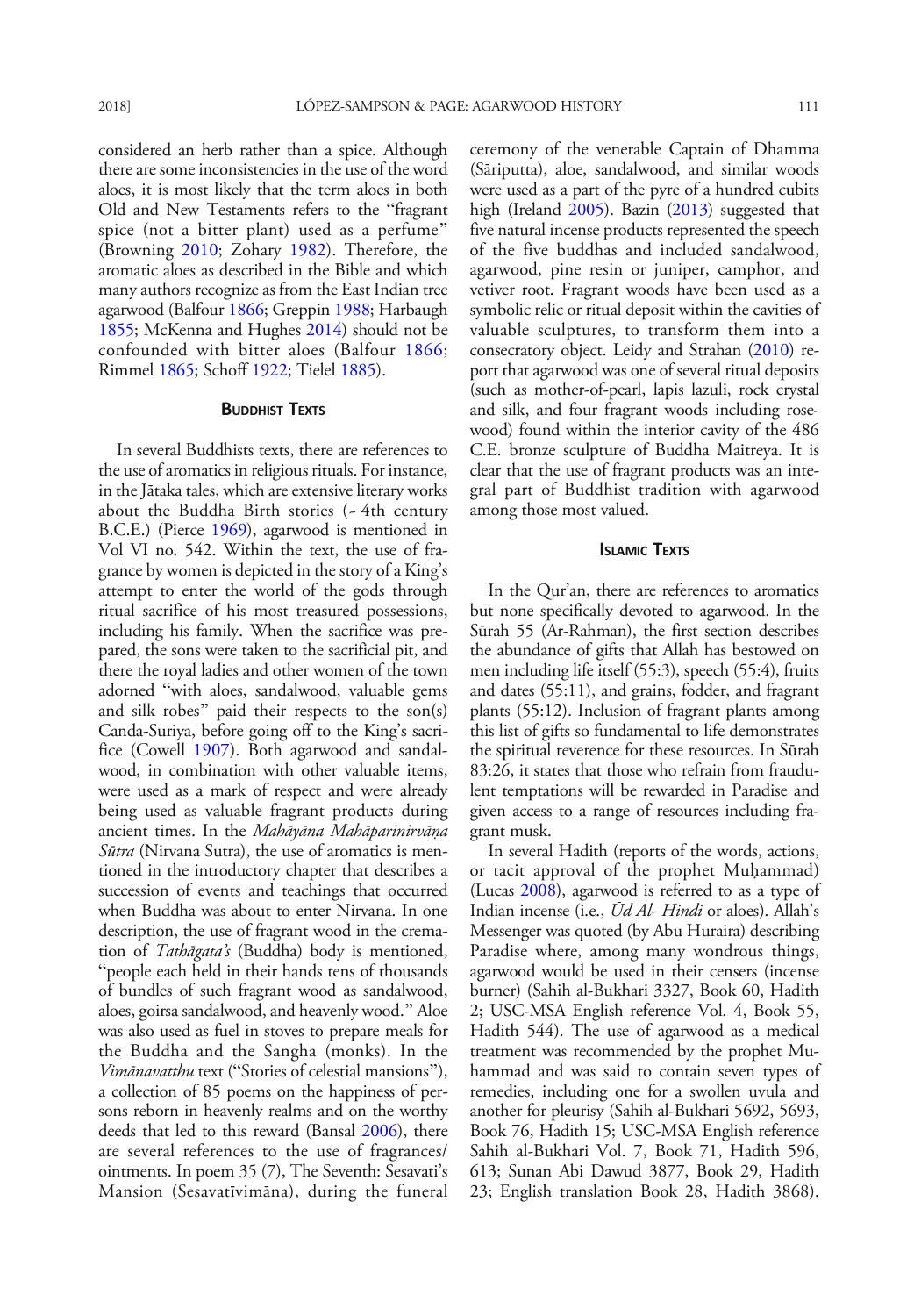Agarwood was also cited as relieving common ailments, and the Prophet said, concerning a Muhrim whose head or eyes hurt: "Let him smudge them with aloes" (Sunan an-Nasa'i 2711, Book 24, Hadith 0; English translation Vol. 3, Book 24, Hadith 2712). Agarwood was used in the important practice of fumigation/ purification where Nafi' reports on Ibn Umar fumigating with aloeswood either by itself or mixed with camphor (Sahih Muslim 2254 Book 40, Hadith 23; English translation Book 27, Hadith 5601).

The prophet Muhammad counsels men and women in the use of fragrance: men should bath and perfume themselves for the Friday sermon at the mosque; women may use perfume at their homes but not at the mosque; and men and women can perfume themselves during sexual intimacy (Thurkill [2009\)](#page-21-0). It is known that the prophet Muhammad preferred the scent of aloes or a combination of aloes and camphor (Book 27 no. 5601) (Sahih Muslim [n.d.\)](#page-20-0). The burning of incense in a mosque was practised by Umar the second caliph, which led to the practice becoming commonplace. There is no record of what was burnt, but it is believed that it was aloes by itself or combined with camphor (Ergin [2014\)](#page-17-0).

# History of Use and Trade of Agarwood by Region

## ANCIENT EGYPT

Egyptians were possibly the first civilization to record the use of aromatics with paintings depicting the use and trade of frankincense in the Temple of Deir el-Bahri in Upper Egypt (c 17th century B.C.E.) (Howes [1950\)](#page-18-0). The *Eber Papyrus* (c 1600 B.C.E.) contains details of the procedures for a substantial number of medicinal preparations many of which contain aromatic plants (Kubeczka [2016\)](#page-19-0). Incense and perfumes were well known by ancient Egyptians as described by Theophrastus (484–425 B.C.E.) and Pliny (23–79 C.E.). Theophrastus described the composition of Egyptian unguents, which were made of several ingredients including cinnamon and myrrh, but agarwood or aloes does not seem to have been used in this period (Lucas [1930\)](#page-19-0). Moreover, there is no record of the use of agarwood in the Egyptian art of embalming although 31 other plant species have been mentioned as used during the process (Baumann [1960](#page-16-0); Koller

et al. [1998\)](#page-19-0). However, McClintock and Strong [\(1867](#page-20-0)) state that the Greek historian Herodotus reported that aloeswood was used by the Egyptians for embalming. Gannal ([1840\)](#page-17-0) asserted that the Egyptians used myrrh and bitter aloes (Aloe species) during embalming for their powerful effect in resisting putrefaction rather than exclusively for their fragrant properties. While the timing of the first use of agarwood (aloeswood) and other foreign spices has not been determined, it is clear that aromatics were important products. Many of the aromatics used then were imported and, while the Sumerians were possibly the first civilization to engage in ocean-mediated international trade (3000 B.C.E.), the Egyptians began sailing the Red Sea and the coast of east Africa as early as 2500–2400 B.C.E., trading manufactured goods in exchange for slaves, ivory, gold (from Ethiopia and Somalia), spices (from India via Yemen), and aromatics (frankincense and myrrh from Yemen) (Kearney [2004](#page-19-0)).

#### ANCIENT GREECE AND ROME

The people of Ancient Greece may not have made routine use of incense in their rituals (Groom [1981](#page-18-0)), but the practice was possibly adopted around the 6th century B.C.E., as evidenced by the use of frankincense by the Greek philosopher Pythagoras apparently to help him to prophesize (Dannaway [2010\)](#page-17-0). Also around this time, the Pythagorean brotherhood, a secret, religious, political, and educational society, burned incense in their offerings to the gods (Classen et al. [1994\)](#page-17-0). The Greeks also used incense at public festivals, during processions and at ceremonies for oracles (Groom [1981](#page-18-0)). It is recognized that Herodotus (c 485–425 B.C.E.) knew about myrrh, frankincense, cinnamon, and other spices as Arabian products traded by the Phoenicians. According to Strabo (c 64 B.C.E. to c 25 C.E.), Eudoxus of Cyzicus made two trips to India (c 120–110 B.C.E.) on behalf of Ptolemy to buy spices and other luxuries (Strabo [1930](#page-21-0)). Dioscorides in his book Materia Medica (65 C.E.) described several medical qualities of agarwood (Áγαλλοχου) and mentioned its use as an incense. Even though Dioscorides describes agarwood as having an astringent and bitter taste, it was used to freshen the breath when chewed or as a decoction held in the mouth. He also writes that a root extract was used to treat stomach complaints and dysentery as well as pains of the lungs and liver (Matthioli [1554](#page-19-0)).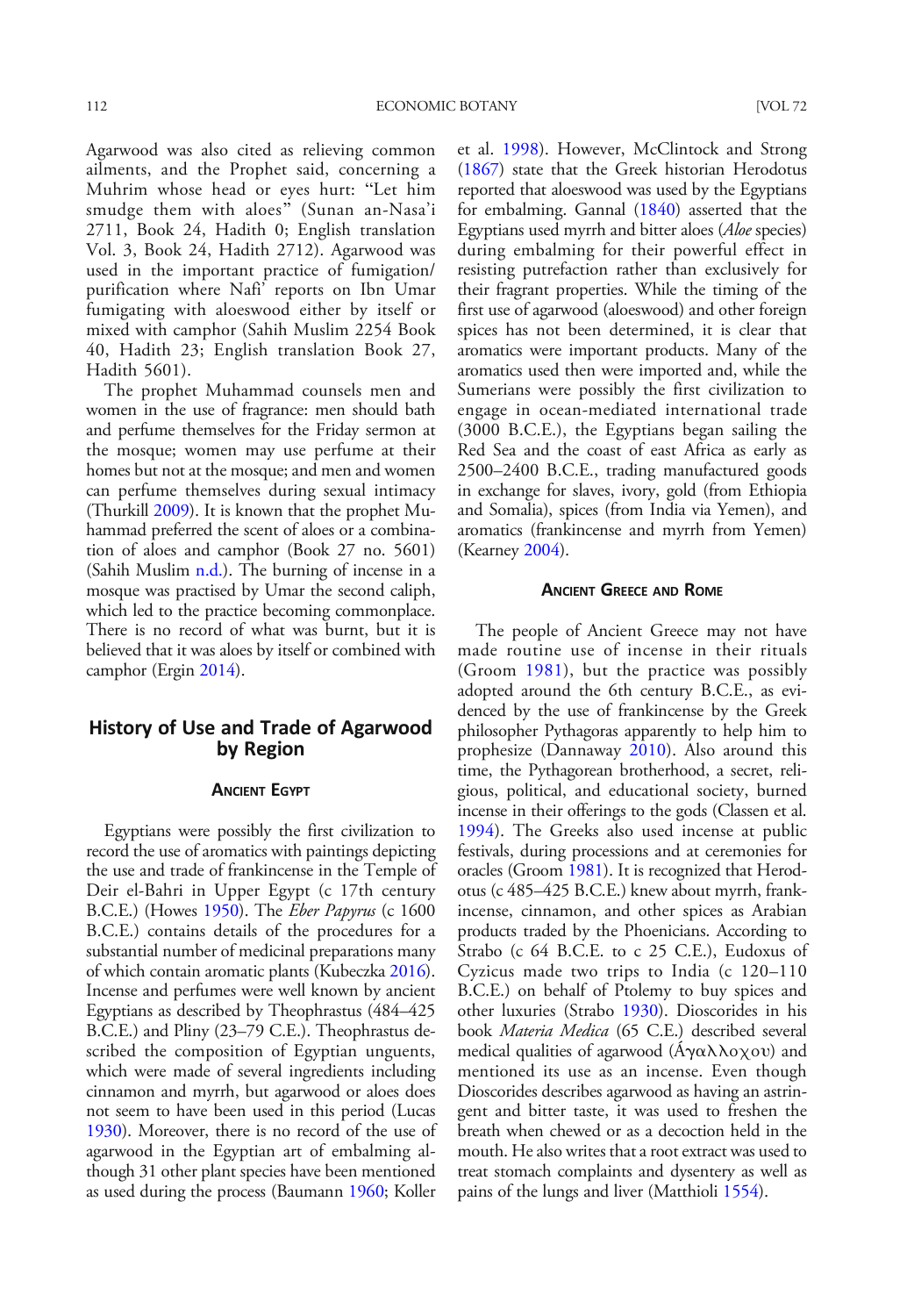The Romans adopted practices and cultural customs (including the use of plants) from other kingdoms brought under their control (i.e., Greek, Egyptian, Phoenician). Among the aromatics used in ancient Rome were rose, lily, sweet flag, narcissus, pepper, cinnamon, spikenard, aloeswood, and fragrant grasses imported from India (Morris [1984\)](#page-20-0). With the annexation of Egypt by the Roman Empire in 30 B.C.E., the Romans controlled many overland and ocean trade routes that directly connected the Mediterranean with Africa, southern Arabia (Egypt), and India (Heldaas Seland [2011;](#page-18-0) Miller [1969](#page-20-0)). In 65 C.E., the Roman Emperor Nero expended large amounts of oriental incense to mourn the death of his second wife Poppaea Sabina (Peacock et al. [2006;](#page-20-0) Rhind [2014](#page-21-0)). Interestingly, Poppaea Sabina was also embalmed before burial "with spices in the customary habit of foreign kings" despite cremation being the main funerary practice in Rome at the time (Counts [1996](#page-17-0)). A 3rdcentury C.E. Roman tomb excavated in 1485 contained the preserved remains of a young woman apparently buried in a mixture of "myrrh, aloe and other priceless drugs [sic]^ (Lanciani [1892:](#page-19-0)167). In the 6th century C.E., the Justinian's Digest of Roman law (Book 39) listed 54 valuable articles that were subject to import duty at Alexandria and these included aloeswood (agarwood) (Parker [2008;](#page-20-0) Scott [1932](#page-21-0); Watson [1985\)](#page-21-0).

Roman commercial ties reached China, with reports of Roman traders in 166 C.E. and an envoy in 284 C.E. when they gave a tribute to the Emperor of China comprising 30,000 rolls of thin agarwood (Warmington [1928](#page-21-0)). A spice merchant, Cosmas Indicopleustes, writes in his Christian Topography (c 550 C.E.) about the imports of silk, aloeswood, cloves, clove-wood, and sandalwood from China and Southeast Asia to Ceylon in the 6th century B.C.E. ([1897](#page-18-0) translation of c 550 C.E. book). In Cyprus during the 14th century C.E., agarwood prepared with benzoin (Styrax benzoin) or solid storax (Styrax spp.) was used in 10 medical recipes to treat medical conditions of the ear, eye, skin, muscles, bones, joints, oral cavity and respiratory tract (Lardos et al. [2011](#page-19-0)).

#### **MIDDLE EAST**

Agarwood was one of the revered aromatics in the Arab world and is mentioned in many ancient documents with regard to its use in medicine and as a perfume (Zohar and Lev [2013](#page-22-0)). For example, in al-Kindī's (801–807 C.E.) Book of the Chemistry of Perfume, five recipes for perfume are written specifically for agarwood and within Ibn M sawahī's (777–857 C.E.) book On Simple Aromatic Substances agarwood was categorized as a principal perfume (most of them imported from other regions) (cited in Zohar and Lev [2013](#page-22-0)). Two compound perfumes, *nadd* and *ghāliya*, were expensive and exclusive and contained musk, aloes, and amber. Ibn M sawahī' also discussed the practice of burying parts of the *Aquilaria* tree in the ground for up to 1 year as a method to degrade the soft white wood that surrounds the pockets of resin-enriched agarwood (Levey [1961\)](#page-19-0). In a collection of fictional works written during the Abbasid Caliphate known as Arabian Nights, agarwood features in several stories in the context of its use as perfume (pp. 60, 139, 153), incense (pp. 36, 60, 69), in prayer rituals (p. 254), trade (pp. 71, 82), item for tribute (p. 84), status (pp. 484, 532), and construction of a gate and bird cage (pp. 57 and 59, respectively) (Webber [1812\)](#page-22-0). The real-life caliph Harun al-Rashid was an idol in many stories in Arabian Nights, and when he died in 809 C.E., an inventory of his cache included an impressive list of exotic commodities, including 1000 baskets of aloes and many kinds of perfumes (Liu [2010](#page-19-0)). In Al-Andalus (Muslim Spain between 900–1500 C.E.), local perfumers utilized aromatic substances from both eastern and western origin with musk, camphor, agarwood, ambergris, and saffron classed among the five primary ingredients (Constable [1994\)](#page-17-0). Incense and perfumes were an integral part of imperial life during 16th-century C.E. Mughal empire and based on both ancient then contemporary formulations (Allami [1873\)](#page-16-0). Ain-i-Akbari detailed the ingredients of 12 royal perfume recipes, of which 11 contained either agarwood or its essential oil. Agarwood was also eaten, an experience described as exhilarating. High-quality agarwood was prepared as powder and applied to the skin and clothes (Allami [1873\)](#page-16-0).

Many Arab tribes were involved in trading activities before the Islamic era, with commercial connections with people from North Africa, the west coast of India, Southeast Asia, and China (Hourani [1951;](#page-18-0) Morris [1984](#page-20-0)). For example, the Nabateans, a nomadic Arab tribe, were a link between Yemen ("Arabia Felix") and the Mediterranean coast and controlled the trade routes of incense, perfume, and spices between c 25 B.C.E. and c 4th or 5th century C.E. (Groom [1981;](#page-18-0) Zohar [2003](#page-22-0)). During the Sasanian (Neo-Persian) Empire (224–651 C.E.), vibrant overland and ocean trade routes existed with India and Southeast Asia, with the latter becoming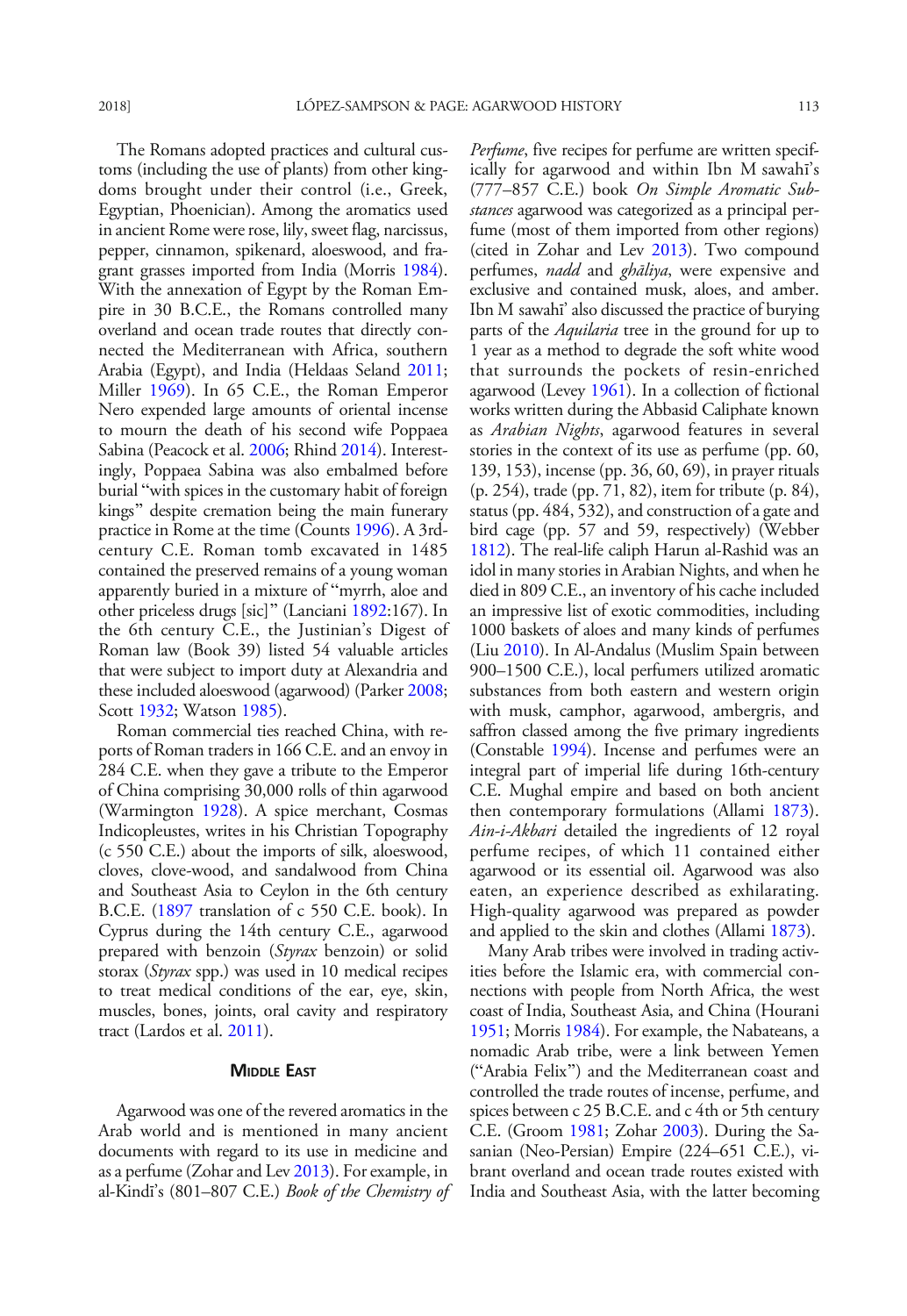increasingly active in trading spices, medicines, and aromatics. A commercial network emerged in the Java Sea, during the 2nd and 3rd centuries C.E., based on exchange of aromatics, such as agarwood and sandalwood, and spices including cloves (King [2015\)](#page-19-0). An early account of Arab visits to the Indian coastline is found in the book Akhbār al-Ṣīn w'al-Hind written by Sulayman Tajir (851 C.E.) where he describes Sarandip, an island on the Bay of Bengal, and its main products gold, ruby, aloeswood, and the surrounding sea full of pearls and conch (cited in Islam [2010\)](#page-18-0).

Arabs and Indians were prominent traders in the Indian Ocean between the 7th–11th centuries C.E., which has been confirmed by archaeological evidence (Flecker [2001;](#page-17-0) Stargardt [2014](#page-21-0)). There are records of an Ibādite merchant (Abu-'Ubay-dah) of Umāni origin who went to China during the middle of the 8th century and purchased agarwood (aloes) (Hourani [1951](#page-18-0)). Much trade between the Arabs and Chinese during this time occurred in the Straits of Malacca particularly for luxury goods including pearls, ivory, coral, glass, fabrics, and a plethora of fragrant products (agarwood, ambergris, benzoin, frankincense, myrrh, ginger, dragon's blood, and rosewater) and spices (cloves, nutmeg, asafoetida) (Chaudhuri [1985\)](#page-17-0). Records from the 13th century C.E. identify that the trade in aromatics was controlled by Muslim people established in Indonesia (known at that time as Island of the Southeast Asia). In Ibn Battūta's (1304–1377 C.E.) account of his travel to Southeast Asia around 1345, he referred to the region as the source of the incense benzoin and aromatic agarwood (Feener and Laffan [2005\)](#page-17-0).

### INDIA

As with many aromatics, the use and trade of agarwood has had a rich history in India and is described in poetry, trade, educational, and medical manuscripts. Agarwood was also considered to be of great commercial value, and the Arthaśhāstra (c 320 B.C.), a treatise on economic policy, governance, military affairs, and international relations in the Mauryan Empire (Liebig [2014\)](#page-19-0), provides details of important natural and traded products (Zumbroich [2012\)](#page-22-0). The text states that aromatics featured as one of the "precious articles to be received in the treasury," with aloeswood and sandalwood being described as the finest aromatics (Zumbroich loc. cit.:60). In the Arthaśhāstra, agarwood and other aromatics were also subject to a state tax at onetenth or one-fifteenth of the sale price of the products.

In the texts of *Kāmasūtra* (3rd century C.E.), Nāgarasarvasva, and other treatises dealing with pleasure (end of the 1st millennium C.E.), the use of perfumes and unguents (among other esthetic practices) was essential for the sensual experience (Ali [2011](#page-16-0)). In the *Kāmasūtra Gandhayukti*, the technique of making perfumes was one of the 64 arts to be learned by men and women (Penchala et al. [2008](#page-20-0)). The Gandhasara (c 500–1000 C.E.) suggests that aromatics lead to the attainment of the three aims of human life, namely "religious merit, worldly prosperity and sensual enjoyment^ (Rhind [2014:](#page-21-0)109; Worwood [2013](#page-22-0)).

Evidence of the importance of aromatics in Tamil, India, is presented in the poetic work of Cilappatikāram (c 5th century C.E.), which mentions that scent of sandalwood, aloeswood, musk, and civet emanating from the city of Madurai (capital of the Pandya kingdom) could be detected by travelers from a distance away (Atikal [1994](#page-16-0)). The Harshacharita is a fictionally embellished biography of the Indian emperor Harsha written by the Sanskrit writer Banabhatta. In Chapter VII, an offering to a king was made, and among a plethora of valuable gifts were "volumes of fine writing with leaves made from aloe bark, thick bamboo tubes containing mango sap and black aloes oil, and bundles contained in sacks of woven silk and consisting of black aloe dark as pounded collyrium^ (Cowell and Thomas [1887](#page-17-0):243). Under Sassanid rule, agarwood was sent among other valuable items as tribute from India to Persia during the reign of Kisra Anushirwan (531–579 C.E.) (Masudi [1877\)](#page-19-0). While it is not unusual to find agarwood included in the long lists of valuable items as offerings to important people, the use of the bark of agarwood for writing demonstrates an alternative use for this tree. Plant aromatics, including agarwood, were the ingredients widely used in the making of fragrances in India in the late 1st millennium C.E. (McHugh [2011;](#page-20-0) Penchala et al. [2008\)](#page-20-0).

India has been of commercial interest to many civilizations since ancient times. Repeated visits to India by Greek traders were reported following the original voyages of Herodotus (c 485–425 B.C.E.). During Roman times, when Alexandria was central to regional commerce, commodities from India, Arabia, Egypt, and Ethiopia converged in the city (Banerjee [1921\)](#page-16-0). The products traded from India during the Roman period were varied and included silk, precious stones, spices, and aromatics including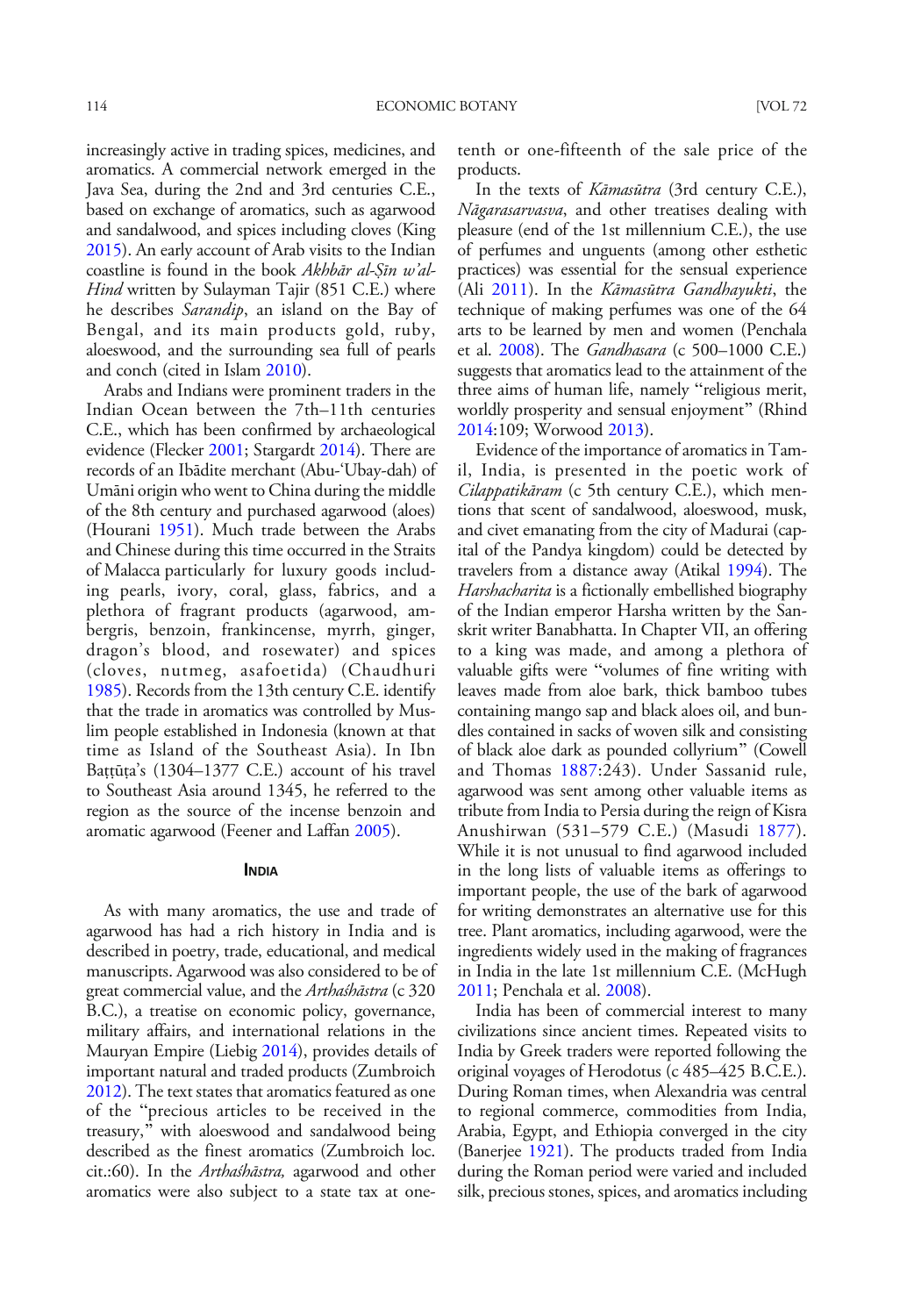agarwood (Prasad [1977](#page-21-0)). Agarwood was known to be sourced from upland regions around the Ganges watershed (Allami [1891;](#page-16-0) Matthioli [1554\)](#page-19-0) and possibly imported from Tenasserim (west coast of Malay Peninsula) and Sumatra (Yule [1871\)](#page-22-0). Eusèbe Renaudot translated a 9th-century C.E. Arabic travel account that included a description of agarwood occurring naturally in Sri Lanka (Harris [1744](#page-18-0)). Merchant ships, using the monsoon current to ply the coast of India, facilitated the trade of luxury products and an increase in the importation and consumption of eastern goods in Rome (Warmington [1974](#page-21-0)). Benjamin of Tudela, who traveled to India in the 12th century C.E., mentioned India, as an exporter of silk cloth, cinnamon, ginger, and other sorts of spices found in abundance in south India (Samaddar [1911](#page-21-0)). Sandalwood, agarwood, musk, camphor, and saffron persist as central ingredients in Indian perfumery from the 9th–11th centuries C.E. (McHugh [2012](#page-20-0)). During the travels of German adventurer Johan Albrecht de Mandelslo through Surat in India during the 1630s, he recorded that wild agarwood was sourced from, among other places, Java, Malacca, Sumatra, and Cambodia. He recorded that wild agarwood was used for the cremation of Indian priests and princes (Harris [1744\)](#page-18-0) and thus confirming its high status in Indian society at this time. In India, during the 1500s C.E., agarwood, musk, and ambergris were used for flavoring betel nut preparations (de Orta [1891](#page-17-0); Tielel [1885\)](#page-21-0). In the 19th century, the extraction of agarwood was a customary activity in various parts of Assam, with much of the product exported from Calcutta for re-export to Turkey, Arabia, Persia, and Europe (CSIR (India) [1953\)](#page-17-0). During the early 20th century, China became a more prominent export market for Indian agarwood (CSIR (India) [1953](#page-17-0)).

In both India and China, the bark from agarwood was used to manufacture paper (Borris et al. [1988\)](#page-16-0) from as early as 284 C.E. when it was described as being strong and tough. Even though the bark was soft, it did not disintegrate when immersed in water and had a yellow clay color with "markings in it like fish roe" (Ju-Kua [1911](#page-18-0):205). The paper was also described as strongly scented (Ju-Kua [1911;](#page-18-0) McLaughlin [2008\)](#page-20-0), although it is not clear if this scent was associated with the natural aroma of the bark or from added fragrances.

#### **CHINA**

The development of trade routes linking the Mediterranean to East Asia in the early centuries C.E. marked the start of a long period of trade between north India and China. Luxury goods, including coral, pearls, precious stones, glassware, incense, and perfume from India, were traded along these routes for Chinese silk (Liu [1994\)](#page-19-0). The first use of incense in China has been placed around the 1st century C.E. and is considered as a direct influence from Buddhist Indian culture (King [2007\)](#page-19-0). Records of incense/aromatic use can be found in the oldest known official pharmacopeia (Hsin Hsiu Pen Ts'ao c 659 C.E.), which contains a list of prominent components (aloeswood, frankincense, cloves, patchouli, elemi, and liquidambar). In the 3rd century C.E., aromatics from Southeast Asia were considered sophisticated luxuries for use by the Chinese ruling elite. The governor of Jïngzhou in the late 3rd century was reported to have finely powdered agarwood scattered over an ivory bed. His favored serving girls were requested to step on it, with rewards (pearls) for those who left no footprint and punishments (ordered to lose weight) for those who disturbed the powder (Gungwu [1958\)](#page-18-0). In one of the first known written floras on subtropical Asian plants (Nan-fang Ts'au-mu Chuang written around 300 C.E.), the knowledge of humaninduced agarwood formation was discussed with a brief description that cutting into the tree would bring about a change in color of the internal tissues ("root, stem, branches and joints") within a year of the injury as a consequence of resin development (Ju-Kua [1911\)](#page-18-0). By the 4th century C.E., aloeswood and cardamom were being imported from Vietnam and Cambodia to China (Gungwu [1958](#page-18-0); Keay [2006\)](#page-19-0). These imports, and tributes of agarwood from Vietnam (Dai Viet and Champa), continued well into the period of the Song Dynasty (960– 1279 C.E.) (Shiro [1998\)](#page-21-0), a time when agarwood was recorded by Marco Polo to be abundant in both southern Vietnam (Champa) and eastern Indonesia (Yule [1871](#page-22-0)).

Schafer ([1963\)](#page-21-0) provides a detailed account of exotic products imported into China during the three centuries of the T'ang Dynasty (A.D. 618– 907). These include many plant products, animals, and minerals, as well as spiritual and manufactured goods. Over this period, aromatics were sourced from a large number of native plants as well as imported products, although the latter were always more valuable and coveted (Schafer [1963\)](#page-21-0). Schafer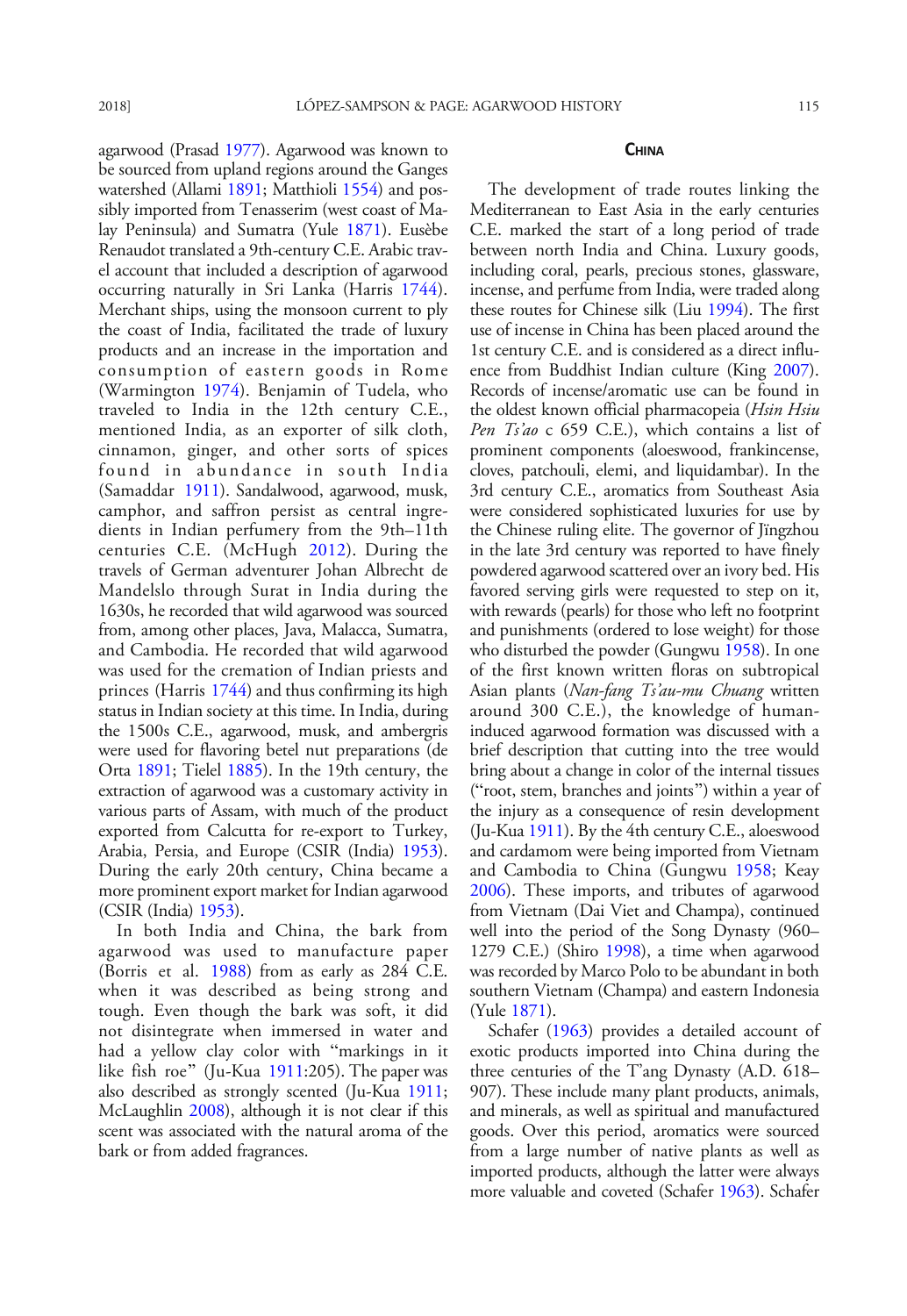describes that "women and men of the upper classes lived in clouds of incense and mists of perfume^ (p. 155). The emperor Hsuan Tsung (847 C.E.) promulgated a decree, which included a number of conditions including one that he would consider memorials and petitions only after he had washed his hands and burned incense. Schafer [\(1963](#page-21-0)) described how a Chinese prince of the 8th century C.E. would speak to guests only after he had aloeswood and musk in his mouth (although the text is not clear as to whether it was the prince or the guest with the fragrant mouth). Extravagance is also found in Han His-tsai practice of burning incenses in his garden (already full of flowers) to produce an exquisite blend of aromas: aloeswood with bramble, musk with magnolia, and sandal with michelia (Schafer loc. cit.). A "gallery" built of agarwood by one of Hsuan Tsung's ministers containing sandalwood railings and walls rendered with the fragrance of musk and frankincense was used as an extravagant display of wealth and power (Schafer loc. cit.:160).

Aromatics were also discussed in *Ch'ing i lu* (translated as "records of unworldly and strange things^) compiled by T'ao Ku. The incense seal, a sophisticated form of incense developed during the 8th century C.E., burned during Tantric Buddhist rituals, is believed to be crafted mainly with agarwood (Bedini [1994:](#page-16-0)26). Agarwood is also one of the 24 ingredients required in a recipe for an incense seal for use in Buddhist worship (Kao Lie, Tsun sheng pa chien, c 1570 quoted in Bedini [1994:](#page-16-0)90). The incense seal also served as time measurement in both China and Japan, where incense tablets or sticks were marked with the time divisions at certain intervals and put in a container or tray where the seal-character (shape of the incense trail when burned) would form. The burning of the tablet or stick would indicate the passage of the time (Bedini [1963](#page-16-0)). The prominence of agarwood in these important spiritual and time-keeping products is further evidence of how it was revered in China.

In the official pharmacopeia of T'ang, agarwood, frankincense, cloves, patchouli, elemi, and liquidambar were the six essences most used by blenders of aromatics (Schafer [1963](#page-21-0)). Aromatics were a recurrent subject in literary works (Bedini [1994](#page-16-0)). For instance, in poetry, the phrase "hundred-blend aromatics" (a paste formed with several ingredients, including resins such as agarwood and sandalwood) is commonly used (Bedini [loc.](#page-16-0) cit.:29). Agarwood is also reported as being used to perfume buildings and to scent the garments of courtesans (Schafer

[1963\)](#page-21-0). Agarwood had a prominent status in T'ang period medicine and was prepared as an ointment for external applications as well as a decoction in wine to treat many different internal ailments, to expel evil spirits, and to cleanse the soul. Agarwood had a spiritual dimension in China, and of the many tributes provided to emperors of the T'ang, one includes a detailed description of a "mountain of the myriad of Buddha,^ which was a 10-feet (ft) high carving of agarwood adorned with jewels comprising a verdant mountain scene that included a setting of buildings and images of all the Buddhas (Schafer [1963:](#page-21-0)38). In 871 C.E., the religious significance of agarwood was demonstrated when Emperor I Tsung granted high seats to the monks of An-Kuo Temple that were 20 ft tall, framed in sandalwood and agarwood, and used by lecturers on the sutras (Buddhist aphorisms) (Schafer [1963](#page-21-0)).

Vibrant international trade occurred during the last four centuries of the 1st millennium C.E., as a result of the emergence of a unified China under the Sui Dynasty (581–618) and its peaceful expansion under the Tang Dynasty (618–907) and the rise of the Islamic dynasties of Umayyad of Damascus (661–750) and Abbasids (749–1258) (Villiers [2001\)](#page-21-0). This, combined with advances in shipbuilding and navigation, opened up ocean trade between China, India, and Arab centers in the Middle East (Kearney [2004;](#page-19-0) Villiers [2001](#page-21-0)). Persians and Arabs sailed to Canton where they traded a wide range of aromatic goods for porcelain, silk, and copper coins, and T'ang goods spread as far west as Constantinople (Kearney [2004\)](#page-19-0). In 916 C.E., Abü Zaid wrote that the center of the trade in agarwood, sandalwood, and camphor was Kaläh (believed to be either on the west coast of the Malay peninsula or Tenasserim Coast), which was a protectorate of the Sri Vijaya in Sumatra (Villiers [2001\)](#page-21-0).

By the late 11th century C.E., large volumes of agarwood and sandalwood were traded into China by Southeast Asian merchants: 2950 kg (4890 catty) of aloeswood was sent from Jiaozhi (northern Vietnam) in 1063 (Villiers [2001\)](#page-21-0). Stargardt ([2014](#page-21-0)) reports that Chinese merchants were still taking advantage of the lucrative trade in agarwood in Southeast Asia during the mid to late 12th century C.E. and were exploiting natural sources in the Kra Ecotone of south Thailand in exchange for highquality ceramics. Abundant sources were also found in the Malay Peninsula, Sumatra, and Java (Yule [1871\)](#page-22-0). In the late 12th century C.E., Marco Polo wrote about the wealth of the port city of Quanzhou (Zaiton) derived from the duties paid on imported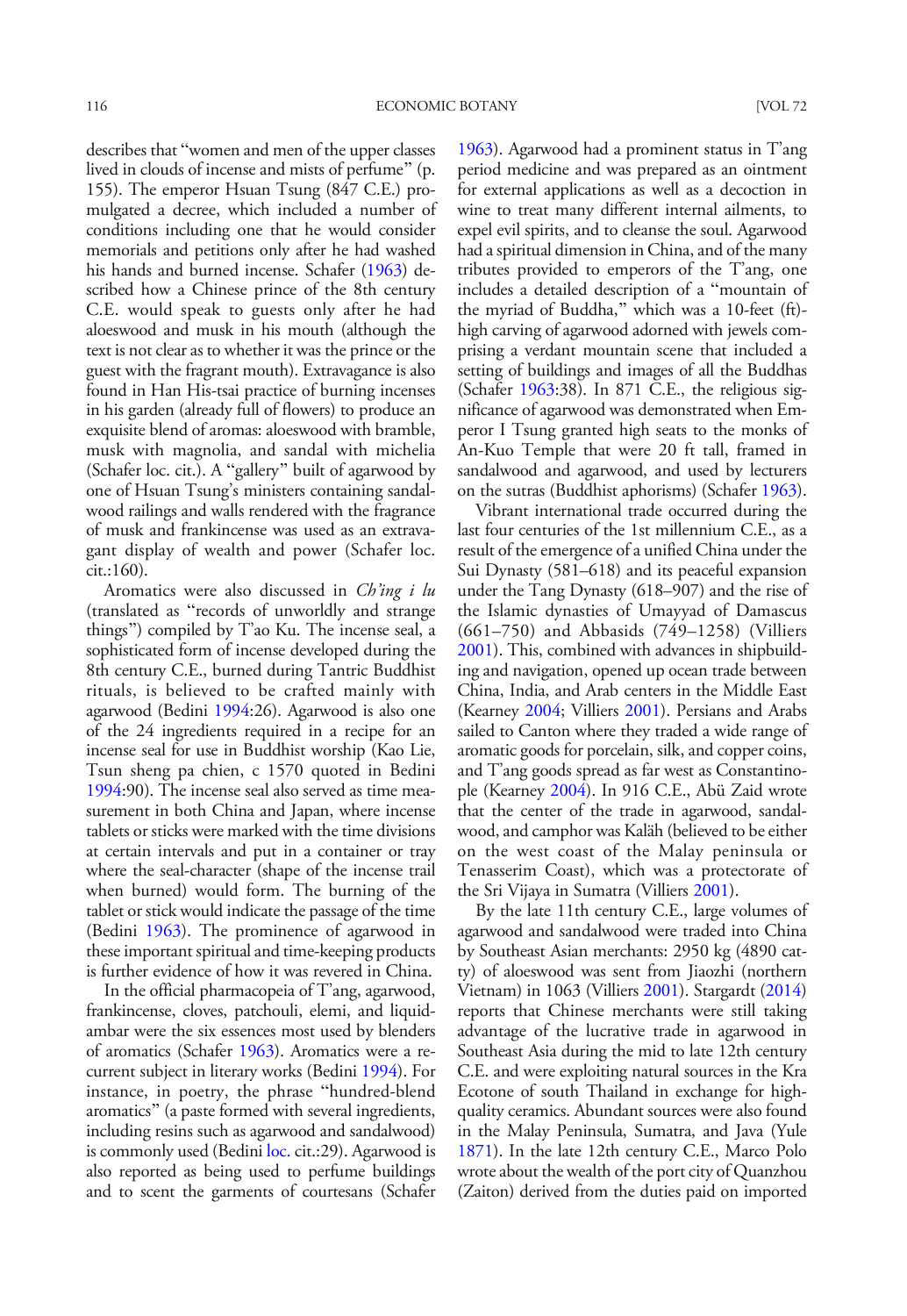goods including 40% tax on items such as agarwood (Yule [1871](#page-22-0)). In the beautifully preserved Quanzhou wreck of a 13th-century C.E. Chinese sailing junk (excavated in 1973), the most abundant cargo was incense wood which was discovered in 12 of the 13 holds and weighed 2400 kg. Other exotic goods were inventoried, including small quantities of (possibly Arab) frankincense (6.3 g), ambergris from Somalia, and dragon's blood (Stargardt [2001](#page-21-0)). Trade routes for agarwood in China may have been widespread at this time, with Marco Polo reporting that agarwood was used in western China during complex rituals for healing the sick (Yule [1871\)](#page-22-0), although the source of the product was undefined.

Chinese trade presence in Southeast Asia and the Indian Ocean was also prominent during the Ming Dynasty of the 1400s. At this time, China had a significant navy and a large number of private merchant ships trading with Korea, Japan, Southeast Asia, India, and east Africa. For example, the Chinese imported a diversity of plant products for medical purposes from Sumatra, and these included pepper, ginger, medicinal herbs, camphor, frankincense, and sulfur (Kearney [2004](#page-19-0)). From Jidda (Red Sea Port in Saudi Arabia) and Dhufar (Oman), the Chinese purchased frankincense, myrrh, aloe (possibly bitter aloes), and medicines (Kearney [2004\)](#page-19-0). Contact with western merchants is reported throughout the history of China, with records as early as 166 C.E. (Warmington [1928\)](#page-21-0) continuing through the T'ang Dynasty (618–907 C.E.), when Greek, Roman, Arab, Indian, Persian, and Japanese merchants frequented the empire, and then with direct trade with Europeans in the 16th century (Fitzgerald [1961](#page-17-0)).

Medical preparations containing agarwood are featured in Li Shizhen's 1573 C.E. compendium Compendium of Materia Medica (Ben Cao Gang  $M_u$ , which is recognized as the first comprehensive medical publication on traditional Chinese medicine (Unschuld and Zhang [2014\)](#page-21-0). Agarwood prepared as pills, decoctions, and plasters in combination with a myriad of other ingredients was attributed to having a range of positive health effects including stimulant, carminative, aphrodisiac, antirheumatic, antimalarial, analgesic, deobstruent, tonic, and diuretic properties (Smith and Stuart's [2003](#page-21-0) translation of Shizhen's 1578 text).

#### JAPAN

The use of aromatics in Japan began during the 6th century C.E. and, as with China, coincided with the arrival of Buddhism. The first written record of the use of fragrant wood is found in the Nihongi (Chronicles of Japan) when Emperor Kimmei (549–571 C.E.) commissioned the carving of two Buddhas in 553 C.E. from camphor wood that was found floating in the sea by one of his noble attendants. The first Japanese written record of agarwood was also reported in the Nihongi when, in 595 C.E., a large piece of agarwood drifted ashore on the island of Awaji. The islanders noticed in wonder that it produced a strong fragrance when used as firewood, and later presented an unburnt piece to Empress Suiko (Aston [1896](#page-16-0)). Early mixtures of aromatics burned in Japanese Buddhist ceremonies included jinkoh (the best incense: agarwood), sandalwood, cloves, cinnamon, and camphor. When Emperor Tenji (671 C.E.) fell ill, during his final year, he sent a tribute to the Buddha of Hōkō-ji (Kyoto) of a range of valuable items including agarwood and sandalwood (Aston [1896\)](#page-16-0).

A recurrent story about incense use in Japan refers to a highly revered and large piece of agarwood known as *Ranjatai*, which was a gift from the China Court to the Emperor Shômu (724–748 C.E.) (Bedini [1963;](#page-16-0) Brinkley [1902](#page-16-0); McKenna and Hughes [2014\)](#page-20-0). Small pieces have been removed from Ranjatai over time but only during prosperous occasions or for special tribute (Bedini [1994\)](#page-16-0). Ranjatai continues to be located at the Shōsōin repository in Nara and is exhibited periodically. During the Nara period (710–794 C.E.), the burning of incense became a secular activity (Gatten [1977](#page-18-0)). Kneaded incense blends imported from T'ang, China (618–907 C.E.), contained aloeswood, sugar, and plum meat and were highly prized in Japan (Aston [1896;](#page-16-0) Schafer [1963\)](#page-21-0).

Incense ceremonies (kōdō) began to emerge during the Heian period (794 to 1185 C.E.) and were one of the emblematic practices of aristocrats where aromatics were at the center of focus of the ceremony. In the ceremony, participants discriminated and judged the qualities of different aromatics, including local products pine and cedar and exotics such as agarwood, sandalwood, cinnamon, and cloves (Brinkley [1902](#page-16-0); Morita [1992](#page-20-0); Morris [1984\)](#page-20-0). During the period 833–850 C.E., Japanese aristocrats ceased importing incense from China and began the manufacture (and blending) of their own incenses. Prince Kaya formulated the famous Six Scents (described in the Kunshū Ruishō c 12th century C.E.); all the *Six Scents* are compounded of the same six elements in different ratios: aloes, cloves, seashells,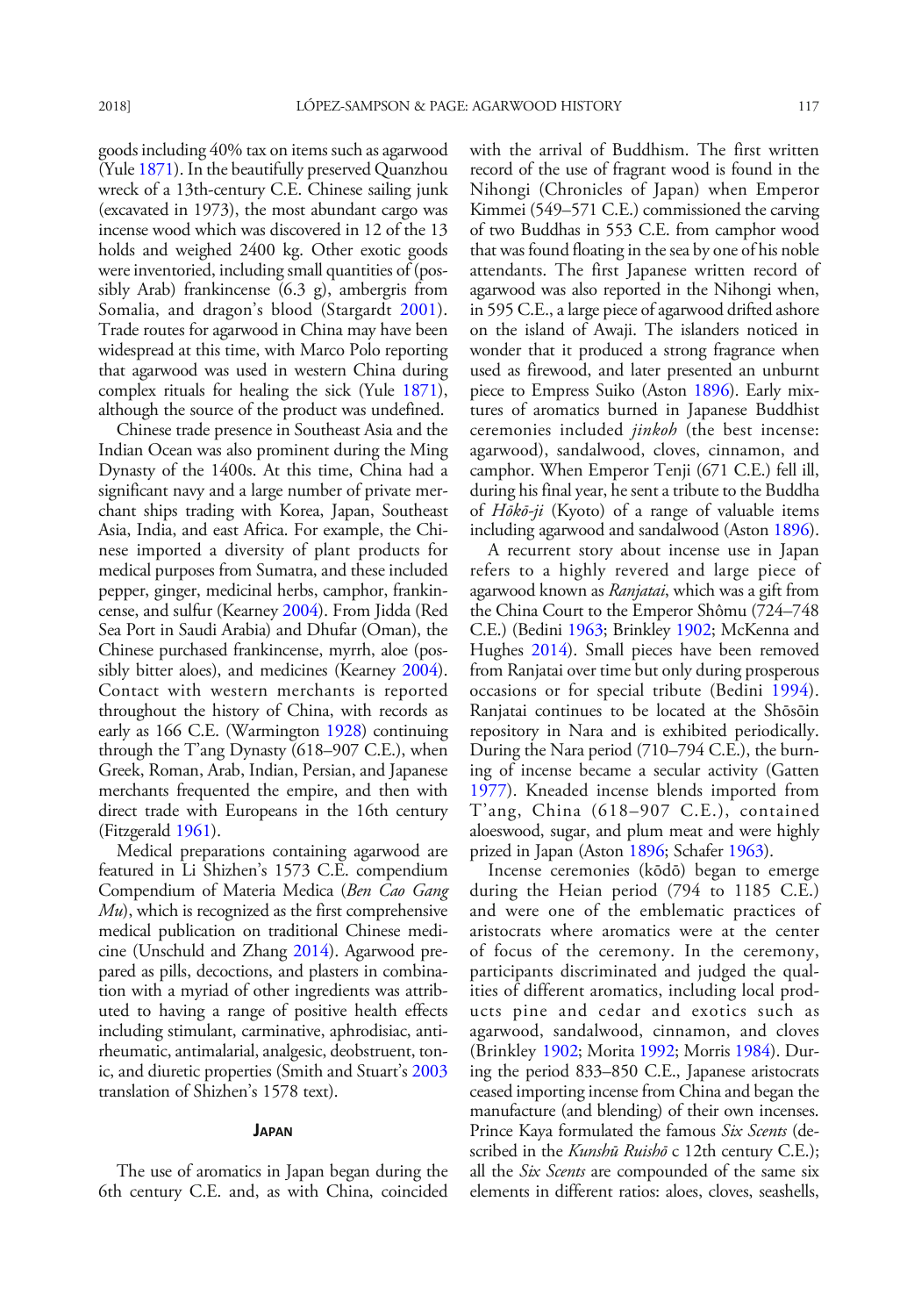amber, sandalwood, and musk. A characteristic seventh ingredient defined the final scent, for example, if frankincense was added, the scent created was known as the Black incense (Gatten [1977](#page-18-0)).

#### **EUROPE**

European nations began to influence the international trade of spices from the beginning in the 14th century C.E. The Portuguese, followed by the Spanish and then, by the end of the 16th century, the Dutch, French, and English all traded spices with India and east Asia and sold them in lucrative European markets. Matthioli ([1554](#page-19-0)) provided insights into the origins, harvesting process, product classes, fragrant properties, and medical applications of agarwood. In the 16th century C.E., the best agarwood available in Europe was sourced by the Portuguese from the port of Calcutta in India, Taprobana (presumably trading posts in Sri Lanka), and other neighboring ports (possibly Java where agarwood was abundant). The agarwood was brought back as tree trunks and not necessarily burnt, but rubbed with the hands to liberate its fragrance. Portuguese and French traders also sourced agarwood from southern Vietnam to trade in China, India, and the Middle East from the 16th–18th centuries C.E. (Chin-keong [2017](#page-17-0); Lach [1905](#page-19-0); Pires [1944\)](#page-20-0). The French merchant Jean-Baptiste Tavernier wrote in the mid-1600s C.E. that the Portuguese of Goa sent piece of agarwood measuring 6 ft in length as a tribute to the Emperor of Japan (Harris [1744](#page-18-0)). This demonstrates Europeans were aware of the reverence that Asian aristocracy had for agarwood. Interestingly, Matthioli (loc. cit.:44, ln7) writes that agarwood was valuable "everywhere" except for the places from where it was sourced. While much is written about the European trade of spices including tea, cinnamon, cloves, pepper, and nutmeg (Freedman [2008;](#page-17-0) Turner [2004\)](#page-21-0), there is less consideration of European involvement in the trade of incense products including agarwood. In a three-volume 1942-page account of the British East India Company between 1600–1708 (Bruce [1810\)](#page-16-0), pepper was cited over 250 times, whereas little to no references about fragrant products like agarwood (none), camphor (none), or sandalwood (once in vol. 1 p. 269) were made. Chaudhuri [\(1978\)](#page-17-0) described that, while pepper and calicoes were the bulk of imports of the East India Company in the 17th century, other commodities including gum resins (aloes, myrrh,

olibanum) were still listed in the import records. Incense blends of the West were distinct from those of the East. In the West, the ingredients commonly used for incenses were frankincense, myrrh, galbanum, and onycha (Schafer [1963](#page-21-0)).

# Historical Agarwood Grades and **Quality**

Grading is important for defining products based on their market qualities and influences price determination and trade transparency (Giovannucci and Reardon [2000](#page-18-0); Ismail et al. [2015](#page-18-0)). The Portuguese apothecary Tomé Pires visited Malacca and India between 1512–1515 C.E. and suggested that there was as much variation in the qualities and prices of agarwood as there was between gold and lead (Pires [1944\)](#page-20-0). Systems for grading of agarwood were documented in China during the Song Dynasty (960– 1270 C.E.) and Japan during the Ashikaga shogunate (16th century C.E.). Basic descriptions for agarwood in India (320 B.C.E.) and product traded by Europeans were also recorded in the 16th century C.E.

### MIDDLE EASTERN DESCRIPTORS

The *Ain-i-Akbari* is an administrative account of the 16th-century C.E. Mughal empire during emperor Akbar's reign (1542–1605) (Allami [1873](#page-16-0)). While much of the territory of the Mughal empire was across the Indian subcontinent, it reflects a Persian Muslim culture akin to parts of modernday Middle East. The Ain-i-Akbari contains detailed accounts of agarwood  $(U'd)$  products, preparation, and grades. Initial processing of agarwood took place through burial of the tree to promote the rotting of the wood that surrounds the pieces of agarwood. The best quality was described as black, heavy not fibrous, and may be easily pounded. This best quality settles at the bottom when placed in water, while poor quality floats. Agarwood was also graded according to 12 different kinds, which in order of quality were known as Mandalí, Jabalí or Hindí, Samandúrí, Qumárí, Qáqulí, Barri, Qit'í, Qismúrí (Chinese), Jaláli, Máyatáqí, Lawáqí, and Rítalí. While descriptors were provided only for Samandúrí (gray, fatty, thick, hard, juicy, without the slightest sign of whiteness, and burns long) and Qismúrí (wet and sweet), the many kinds of 'U'd reflect the sophisticated accounts of perfume preparation (Allami [1873\)](#page-16-0).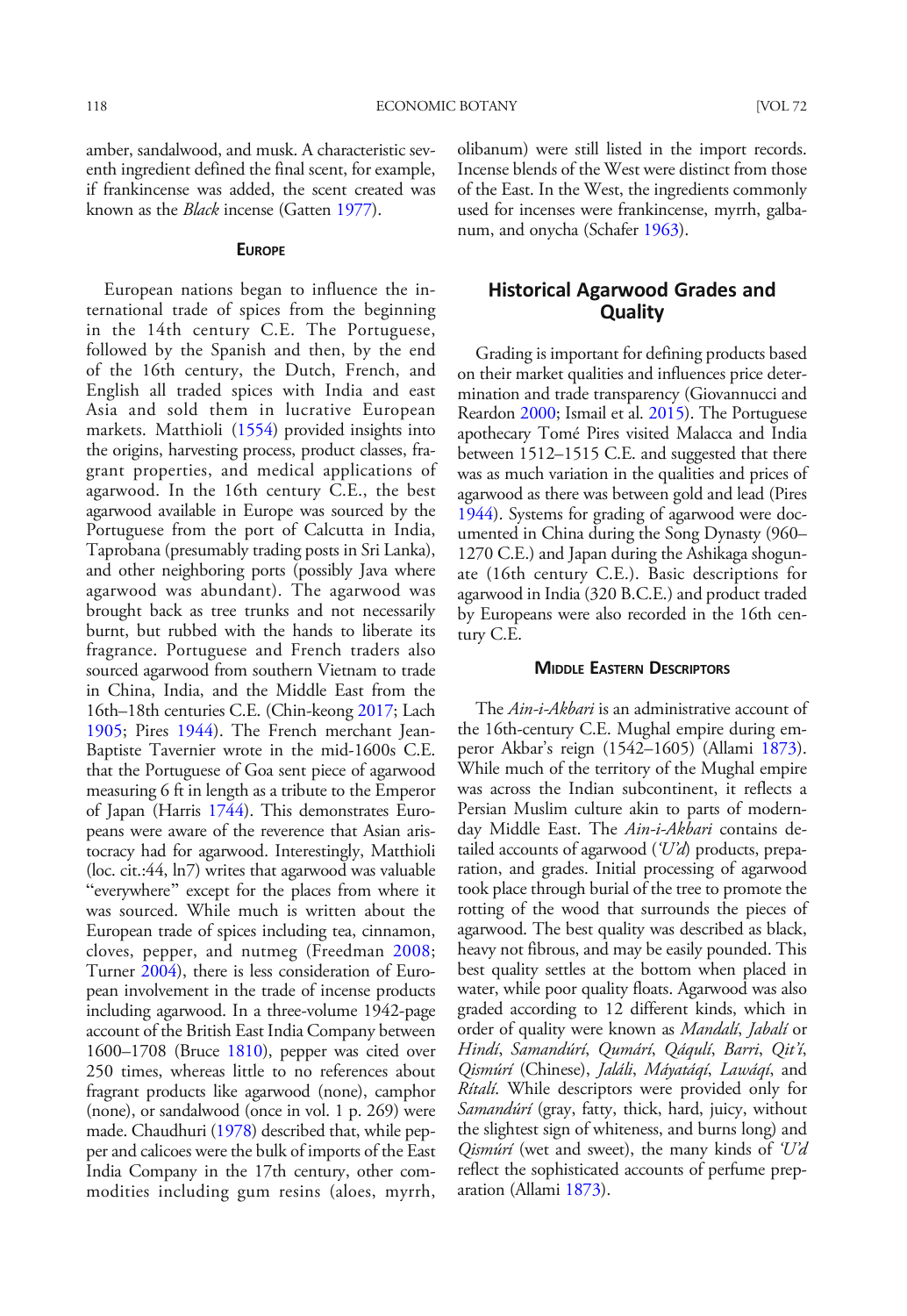<span id="page-12-0"></span>The oil produced from  $U'd$  was known as Chúwah, which was also an important product used in aromatic perfumes. A detailed description of processing U'd into Chúwah using water and heat was provided in the Ain-i-Akbari, which can yield between 2.5–18.7% essential oil (one sér of 'U'd yields between 2-15 tólahs of Chúwah). Actual weights of the *sér* and *tólah* varied between geographic regions but relative proportions were maintained such that a sér equated to 80 tólah) (Allami [1873](#page-16-0); Prinsep [1834](#page-21-0)). The aromatic properties of the Chúwah produced in this way could be improved through washing in water as well as further aging. *Chúwah* was adulterated with sandalwood or almond oil by some traders trying to cheat people (Allami [1873](#page-16-0)), confirming agarwood was more valuable than sandalwood at the time. Recorded prices for agarwood were at 2.5 to 11 times greater than sandalwood for minimum and maximum prices, respectively. Agarwood was 2 Rupee to 1 Mohur per sér (equating to 80–600 Rupee per *maund* [-37 g]) and sandalwood 32– 55 Rupee per *maund* (Allami [1873](#page-16-0)).

#### INDIAN DESCRIPTORS

Agarwood is described in the Arthaśhāstra (c 320 B.C.E.) as "heavy, soft, greasy, smells far and long, burns slowly, gives out continuous smoke while burning, is of uniform smell, absorbs heat, and is so adhesive to the skin as not to be removable by rubbing" (Shamasastry [1915](#page-21-0):107). Three distinct agarwood product descriptors are provided in the Arthaśhāstra: (1) Jongaka is black or variegated black and is possessed of variegated spots; (2) Dongaka is black; and (3) Párasamudraka is of variegated color and smells like cascus (?) or like Navamálika (jasminum) (Shamasastry [1915](#page-21-0):106). Johan Albrecht de Mandelslo described that the quality of agarwood in Surat was determined by its weight and color (which must be brown) and that an oil can be seen on the wood when it is burnt (Harris [1744\)](#page-18-0). During his voyage to India in the 1500s C.E., John Huyghen van Linschoten described the best agarwood was known as calamba (sourced from Malacca), which was dark in color and rich in fragrant resin (Tielel [1885\)](#page-21-0). Other types of agarwood were described as palo daguilla (also from Malacca) and aguilla braua ("wild agarwood") sourced from Ceylon (Sri Lanka), the latter of which was used in the funeral pyres of nobles (Tielel [1885](#page-21-0)).

### CHINESE GRADES

Yoshnobu ([1983](#page-22-0)) confirmed that during the Song Dynasty (960–1270 C.E.), the Chinese were eager to obtain spices and incense from abroad, and agarwood was the most preferred among incense woods. Ju-Kua ([1911](#page-18-0)) published an interpretation and annotation of the Song Dynasty literary account "Record of Foreign Nations" (Chu-fanchi) by Chau Ju-Kua. It contains detailed descriptions of China's trading partners and commodities during this time, including insights into the sources and product qualities of agarwood (Table [3](#page-13-0)). Agarwood was acquired from a variety of east Asian sources, including northern (Kiau-chi) and southern (Chan-ch'öng) Vietnam, Cambodia (Chön-la), Thailand (Töng-liu-mei), the Malaysian Peninsula (Tanma-ling, Ling-ya-ssï (kia), and Fo-lo-an), eastern Sumatra (San-fo-ts'i), Java (Shö-p'o), Borneo (P'o-ni), and Hainan (*Hai-nan*) as well as being traded with the Arabs  $(Ta\text{-}shi)$ . The aromatic qualities of agarwood traded during the Song Dynasty were strongly influenced by type (possibly variety or species) (Table [3](#page-13-0)), regional source (geographic location), biological source (branch, trunk, roots), and maturity ("fresh" vs. "ripe"). The maturity of agarwood products was not necessarily related to the age or size of the tree, but to whether the agarwood was harvested from a living (fresh—shöng) or decayed (ripe—shóu) branch or tree. Freshly harvested agarwood was described as having a lasting fragrance and superior to the often "singed" aroma of ripe agarwood. The ripe agarwood has parallels to two grades in current Chinese trade described as being formed in broken branches or from a tree that has been buried and decomposed under aerobic (tu chen) or anaerobic/swampy (shui chen) conditions (Mohamed and Lee [2016](#page-20-0)). While the aromatic qualities were of greatest importance during the Song Dynasty, the shape of a given piece of agarwood was also classified according to whether it resembled a rhinoceros horn (si-kio), swallow (yen $k'ou$ , "aconite" (possibly Aconitum species) roots  $(fu-tzi)$ , and a shuttle (possibly the device used in weaving to carry the weft)  $(s_0)$ .

Five types of agarwood were described (and two others cited: P'ong-lai [north Vietnam and Hainan], *Chö-ku-pan*- [Hainan]), which approximates a combination of different species, product type, and degrees of maturation. Agarwood originating from the more northerly origins (Thailand, Cambodia, Vietnam, and Hainan) were considered superior from those from Indonesia, which were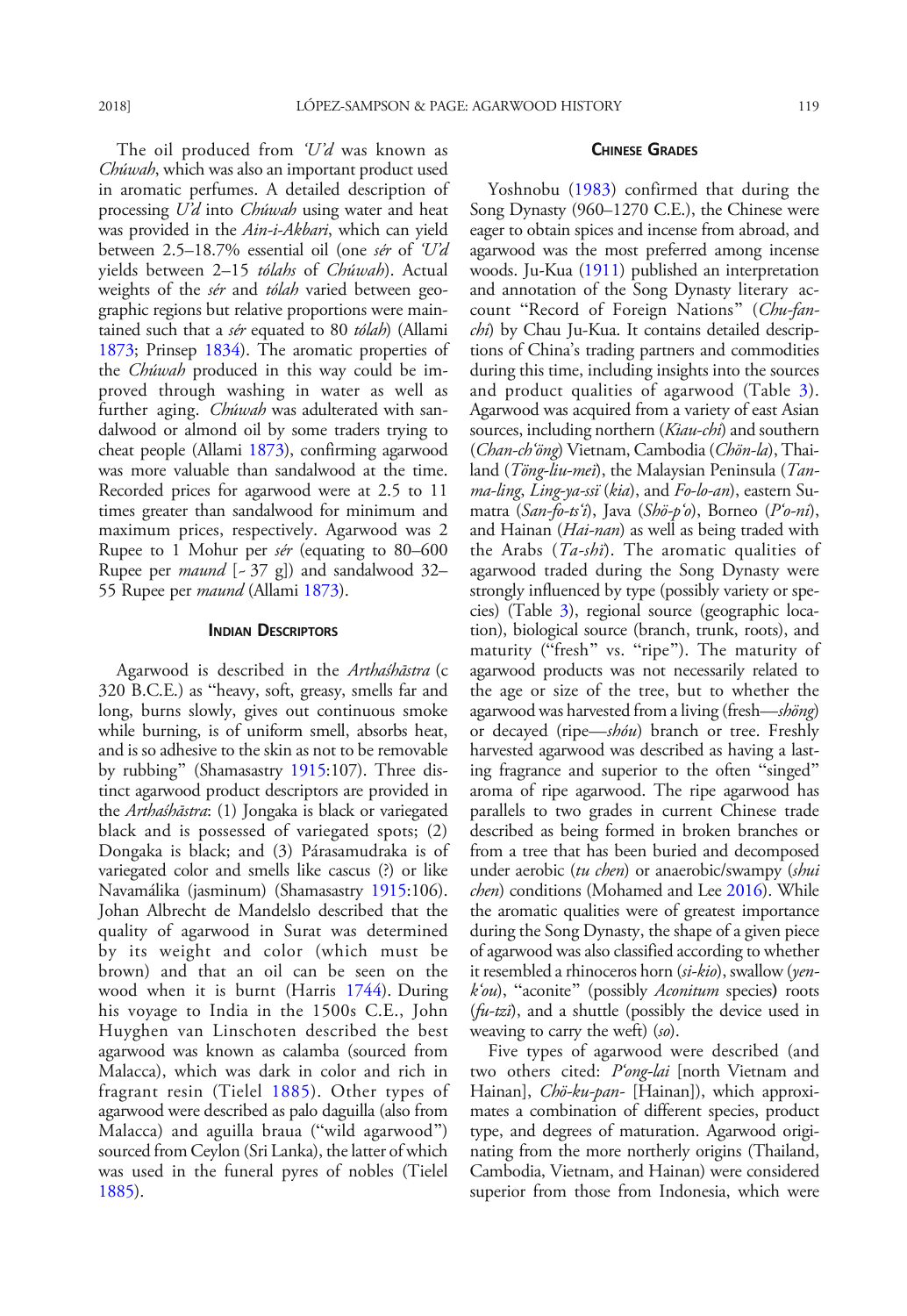| Type region                              | $Ch\ddot{o}n-$<br>hiang | Tsién-<br>hiang | $Su$ -/Chan-<br>hiang | Huang-shóu-<br>hiang | Shöng-<br>haing | P'ong-lai-<br>hiang |
|------------------------------------------|-------------------------|-----------------|-----------------------|----------------------|-----------------|---------------------|
| North Vietnam (Kiau-chi)                 | X                       |                 |                       |                      |                 | X                   |
| South Vietnam (Chan-ch'öng)              | X                       | X               | x                     |                      | x               |                     |
| Cambodia (Chön-la)                       | X                       |                 | X                     | X                    | X               |                     |
| Hainan (Hai-nan)                         | X                       | X               |                       |                      | X               | X                   |
| Thailand (Töng-liu-mei)                  | X                       | X               | X                     |                      |                 |                     |
| Kuantan, Malaysia (Tan-ma-ling)          |                         |                 | X                     |                      |                 |                     |
| Langkasuka, Malaysia (Ling-ya-ssi-(kia)) |                         |                 | X                     |                      | X               |                     |
| Beranang, Malaysia (Fo-lo-an)            |                         |                 | X                     |                      |                 |                     |
| Eastern Sumatra (San-fo-ts'i)            | X                       |                 | X                     |                      |                 |                     |
| Java $(Sh\ddot{o}-p'\dot{o})$            | x                       |                 |                       |                      |                 |                     |
| Borneo $(P'_{\theta} - ni)$              |                         |                 |                       |                      | X               |                     |
| Arabs (Ta-shi)                           |                         |                 |                       |                      |                 |                     |

<span id="page-13-0"></span>TABLE 3. NAMES AND POSSIBLE REGION OF ORIGIN OF THE SIX TYPES OF AGARWOOD IN CHINA DURING THE 10TH TO 13TH CENTURY C.E.

used regularly for medicinal rather than aromatic purposes (Ju-Kua [1911](#page-18-0)).

Of all the types described, Ch'ön-hiang was recognized as being superior in density (with a high resin content and sinks in water) and fragrance to all other agarwoods and sourced from the heartwood and branch nodes. Tsiénhiang was similar in fragrance, more fibrous, less dense, and considered of inferior quality to *Ch'ön*hiang. Su- and Chan-hiang are two closely related products, with the former regarded as superior incense, and the qualities of both often influenced by maturity (i.e., fresh or ripe). Huang-shóu-hiang is described as ripe (shóu) yellow (huang) agarwood, which can sometimes be hollow and typically root material. Shöng-hiang describes the "fresh" and possibly underdeveloped agarwood extracted from young branches. The reason that it may be considered immature is that the quality of the agarwood from branches was considered to improve with the thickness of the bark over the agarwood: low-quality shöng-hiang (with a bark thickness of  $-7.5$  mm), moderate-quality Tsién-hiang (~ 12 mm bark), and high-quality *Ch'ön-hiang* (~ 25 mm bark).

In Li Shizhen's seminal Compendium of Materia Medica (Ben Cao Gang Mu), a simplified system of grading agarwood was described based on its density (sinking properties in water). Three grades were defined: shui chen (total sinking), zhan xiang (partial sinking), and *huang shu xiang* (does not sink [floats]), with the depth of sinking positively related to the concentration of resin (wood density) contained within the agarwood (Mohamed and Lee [2016](#page-20-0); Shizhen [2003](#page-21-0)).

# JAPANESE GRADES

The popularity of agarwood in Japan increased in the late 16th century C.E., and connoisseurs appointed by Shoguns Ahsikaga Yoshimasa defined the fragrances of six recognized types of *jinkoh* (Table [4\)](#page-14-0). Some elements/components of this system are still used today. At this time, the six agarwood types were both rare and costly and mainly traded to serve as gifts to distinguished individuals (Bedini [1994\)](#page-16-0). To this day, agarwood is held as sacred in the Kareki Shrine located in the northwestern shore of Awajishima (Whelan [2014\)](#page-22-0).

#### EUROPEAN DESCRIPTORS

Identification and descriptions of agarwood were largely based on foreign classifications. In 16thcentury C.E. Europe, Matthioli ([1554\)](#page-19-0) outlined several agarwood grades. The highest quality was black agarwood with a sometimes mottled color, heavy, dense, hard, and full of resin that burns reluctantly when ignited. Second-grade agarwood was known as Mondunum (named after the Indian town in Model), although a description is not provided. Third grade was referred as Seificum which is not considered to be dark but is surpassingly strong, full of resin, and defined as sinking in water (resin content is positively associated with wood density). The last grade described was Alcumericum, which was various shades of black (with no white) and very resistant to flame. Matthioli's description of two agarwood grades being difficult to burn does not reflect Chinese or Japanese descriptions and may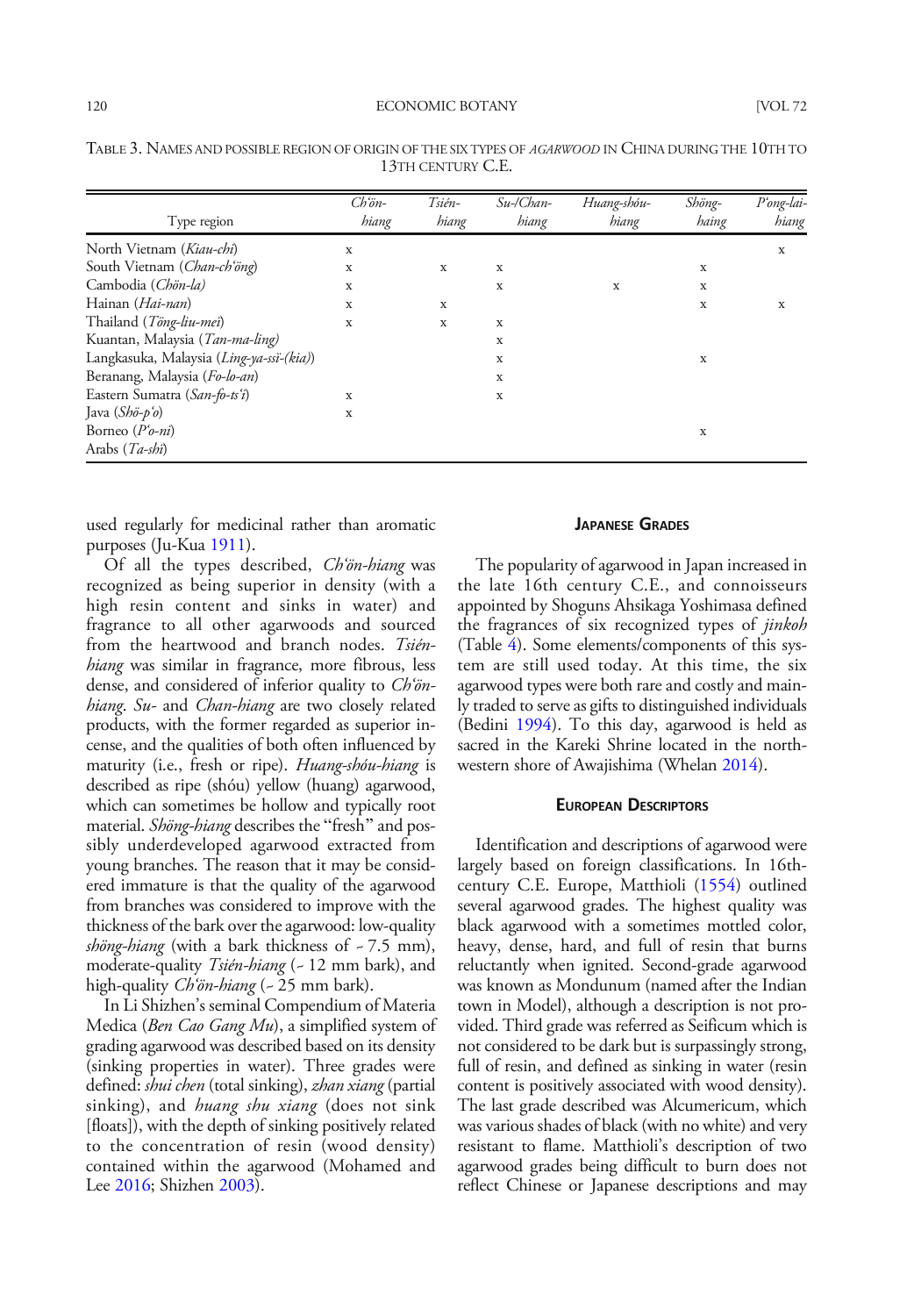|          |                                                                                                                                                                                                                     | Possible              |
|----------|---------------------------------------------------------------------------------------------------------------------------------------------------------------------------------------------------------------------|-----------------------|
| Jinkoh   |                                                                                                                                                                                                                     | geographical          |
| type     | Description (16th century)                                                                                                                                                                                          | origin                |
| Kyara    | A gentle and dignified smell with a touch of bitterness. The fragrance is like an aristocrat in<br>its elegance and gracefulness.                                                                                   | Vietnam               |
| Rakoku   | A sharp and pungent smell similar to sandalwood. Its smell is generally bitter and reminds<br>one of a warrior.                                                                                                     | Thailand or Laos      |
| Mankaka  | Smells light and enticing changing like the mood of a woman with bitter feelings. None of<br>the 5 qualities (tastes) are easily detectable. The fragrance is of good quality if it<br>disappears quickly.          | Malacca, Malaysia     |
| Manaban  | Mostly sweet. The presence of sticky oil on a mica piece is often a sign that the fragrance is<br>manaban. The smell is coarse and unrefined, just like that of a peasant.                                          | Unknown               |
| Sumotara | Sour at the beginning and end. Sometimes easily mistaken for kyara, it has something,<br>however distasteful and ill-bred about it, like a servant disguised as a noble person.                                     | Sumatra,<br>Indonesia |
| Sasora   | Cool and sour. Good-quality sasora is mistaken for kyara, especially when it first begins to<br>burn. Sometimes it is so light and faint that one may think the smell has disappeared. It<br>reminds one of a monk. | Assam                 |

<span id="page-14-0"></span>TABLE 4. NAMES, DESCRIPTIONS, AND POSSIBLE ORIGINS OF THE SIX KINDS OF AGARWOOD (JINKOH) USED IN JAPAN IN THE 16TH CENTURY C.E. SOURCE: MORITA [\(1992](#page-20-0)).

represent products available in Europe, products that no longer exist, and/or an erroneous description.

Matthioli [\(1554\)](#page-19-0) reviewed the works of physicians Serapion of Alexandria (early 3rd century C.E.), Simeon Sethi (11th century C.E.), Nicholas Myrepsos ("Dynameron" late 13th century C.E.), Chealfetebeni (unknown authority), and Leonhart Fushs (early 16th century C.E.). The first four wrote about the practice of burying agarwood in the ground for a period after cutting from the tree and prior to sale. In a similar description to Ibn M sawahī's (777–857 C.E.) (Levey [1961\)](#page-19-0), Chealfetebeni suggests that the ideal period of burial was 1 year to promote the decay of the surrounding nonfragrant wood and liberate the agarwood pieces. Serapion and Sethi indicated that agarwood is more fragrant after a period of burial in the earth in comparison with the "raw" unburied wood procured directly from the tree. This preference for buried agarwood in Europe contrasted with the Chinese preference of fresh over ripe agarwood (see section "[Chinese Grades](#page-12-0)"). However, Myrepsos suggests there is no need for burial of the highest-quality agarwood, but lesser qualities can be improved through the processes associated with burial (Matthioli [loc. c](#page-19-0)it.).

During the early 1500s C.E., Pires ([1944](#page-20-0)) described that the best agarwood sourced from southeast Vietnam (Champa) was known as *calambac*, while the type exported to Portugal was known as guaro. In the mid-1700s, Pierre Poivre described

three grades of resinous agarwood from southern Vietnam (Chochinchina) based on their maturity and resin concentration: (1) Khi nam [k nam] (in French calembat) is of the highest quality and is sourced from the "heart" of the tree and is so resinous and soft that it can be scraped with the human fingernail; (2) tlam hieong [trâm h ng] (in French calembouc) is almost as resinous but contains more wood and is therefore lighter and harder than  $ky$ nam and sinks in water; and (3) thie hieong [tiên  $h$  ng] described as "eaglewood proper" is whiter and less resinous than the previous two grades (Cordier [1887](#page-17-0); Li [1998](#page-19-0)). Poivre further describes four nonresinous grades of agarwood (called sin-, lao-, nhil-, and nhi-hieong) that are nonfragrant and often used to adulterate consignments of the three commercial grades. He suggested that one has to be a connoisseur to purchase agarwood, due to widespread and skillful counterfeiting, which is undertaken by blackening the nonresinous agarwood by coating it with a foreign resin and embalming with the smoke of genuine agarwood (Cordier [1887](#page-17-0)).

#### CONTEMPORARY USE

Agarwood continues to be an important part of spiritual and secular life for many cultures where it has been used traditionally. In contemporary Middle Eastern and Asian consumer markets, agarwood pieces with high resin content will be burnt directly without any processing or addition of other fragrances.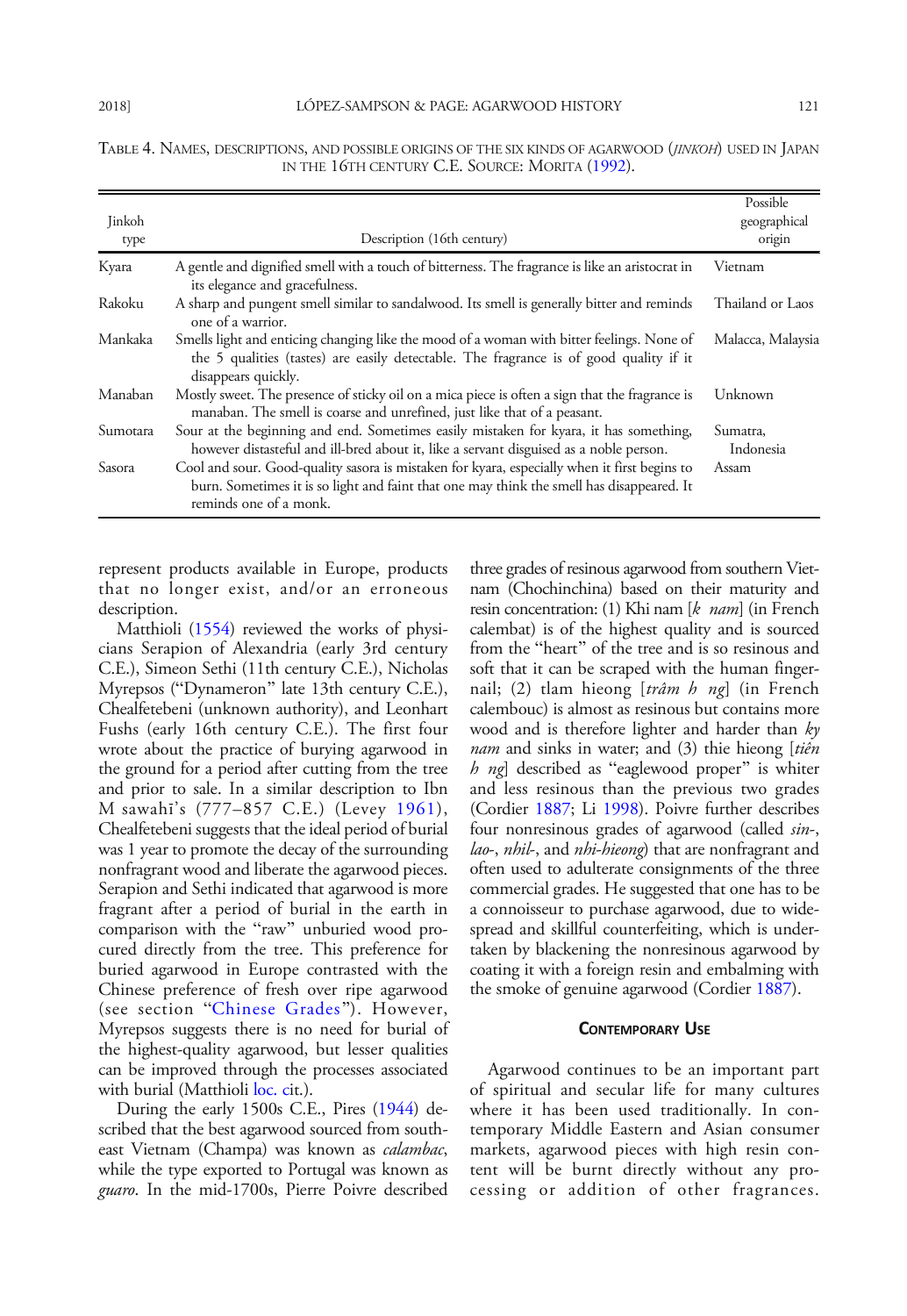Agarwood with lower concentration of resin is often blended with other fragrant ingredients to create composite incense products (Garcia [2015](#page-17-0)). Incense rituals (kōdō) are still practised widely in Japan today with blends being categorized by one of two key base ingredients: agarwood or sandalwood (Moeran [2009\)](#page-20-0). In many Middle Eastern societies, agarwood is used as a sign of wealth and status particularly during religious rites and social occasions and to infuse personal and domestic items with its distinct fragrance (Antonopoulou et al. [2010](#page-16-0); Jung [2011](#page-18-0)).

The oil extracted from agarwood remains an important fragrant product in traditional consumer countries and demand in emerging niche markets in "western" countries is increasing. Agarwood oil is one of the five most important ingredients in Chinese perfumery (Yunjun [2013\)](#page-22-0), an important element of Arabian perfumes (Marian [Olfatory Rescue Service blog contributor] [2011\)](#page-19-0) and becoming prominent in the modern western fragrance industry (Burn-Callander [2015](#page-17-0); Osborne [2014\)](#page-20-0). The oil is typically extracted from agarwood with low oil concentration by the process of distillation. It is often used as a prominent base note for perfumes owing to its rich aroma, low volatility, and extended longevity of fragrance (Lias et al. [2016\)](#page-19-0).

An increasing global demand for agarwood over recent decades can be attributed partly to increasing population and wealth in several consumer countries (Wyn and Anak [2010\)](#page-22-0). Increased demand has stimulated price rises for all agarwood products, making them even more exclusive. This has led to an increase in product adulteration and substitution (Hashim et al. [2016;](#page-18-0) Lias et al. [2016](#page-19-0)) and more intense and illegal harvesting of wild stands and depletion of important natural agarwood resources (Soehartono and Newton [2002](#page-21-0); Wyn and Anak [2010;](#page-22-0) Yin et al. [2016;](#page-22-0) Zhang et al. [2008\)](#page-22-0). According to the IUCN Red List Criteria, seven Aquilaria species are classified as vulnerable (A. banaensis P.H. Hô., A. beccariana Tiegh, A. cumingiana (Decne.) Ridl., A. hirta Ridl., A. malaccensis Lam., A. *microcarpa* Baill., and A. *sinensis* (Lour.) Spreng.) and face "a high risk of extinction in the wild in the medium-term future." The species A. crassna and A. rostrata Ridl. were classified as being critically endangered with "an extremely high risk of extinction in the wild in the immediate future."

In recognition of the dwindling state of agarwood resources (Newton and Soehartono [2001\)](#page-20-0), the Convention on International Trade of Endangered Species (CITES) included all producing agarwood

species (not only *Aquilaria* genus) in Appendix II (CITES [2017\)](#page-17-0). Species listed in Appendix II are "not necessarily . . .threatened with extinction [but] may become so unless their trade . . .is subject to strict regulation in order to avoid utilization incom-patible with their survival" (CITES [2017\)](#page-17-0). The high prices paid for agarwood products have stimulated activity in the cultivation of the tree (Hoang Ha and Nghi [2011](#page-18-0)) and renewed interest in artificial stimulation of agarwood formation (Liu et al. [2013](#page-19-0); Rasool and Mohamed [2016;](#page-21-0) Zhang et al. [2012](#page-22-0)). These initiatives are considered to potentially create alternative sources of agarwood and increase the availability of agarwood product in the marketplace (Nakashima et al. [2005](#page-20-0); Persoon [2008\)](#page-20-0).

# Conclusions

Agarwood follows a long tradition of use in both spiritual and secular applications and has been synonymous with luxury, exclusivity, and intimacy. Recorded use of agarwood dates back to at least c 1400 B.C.E. and continued throughout human history including references in many seminal religious texts (Mahābhārata, Holy Bible, Jātaka, and several Hadith), treatise, poetry, pharmacopeia, floras, and trade texts. In the ancient epic Hindu text The Mahābhārata, agarwood was referenced as a welcome offering and also had a prominent place as a luxury item and status symbol. In the Holy Bible, the spiritual significance of agarwood was demonstrated when it was used with myrrh in the anointing of Jesus Christ following his crucifixion. The spiritual importance of agarwood in Buddhism was similarly demonstrated when it was used among other fragrant products in the cremation of Tathāgata (Buddha). Agarwood was also cited three times in the Holy Bible as a fragrant product for intimacy and seduction. In Islamic texts, agarwood was a conspicuous fragrance used in the ritual burning of incense, for spiritual purification, and as one of the rewards in Paradise. Agarwood mixed with camphor was the preferred scent of the Prophet Muḥammad. The citation of agarwood in many eminent religious texts confirms its reputation as an important product supporting spirituality.

The long historical use of agarwood has been associated with cultures where aromatics are deeply ingrained in cultural experience, such as the Middle East, India, China, and Japan. Among the many available plant-based aromatics, agarwood has always been considered to be among the most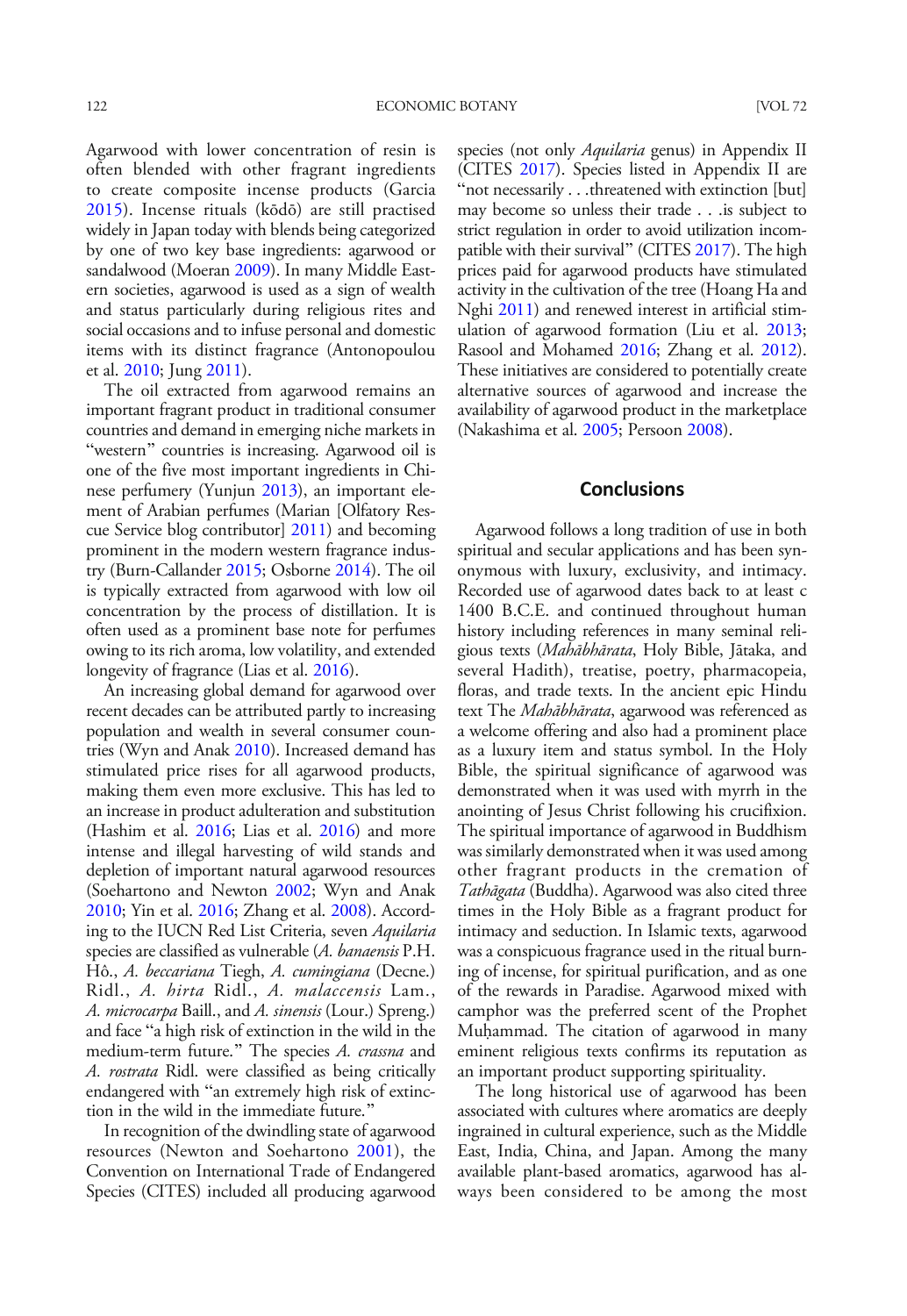<span id="page-16-0"></span>respected for its use as the basis of incense, perfumes, other fragrant products, and medical preparations. The medical use of agarwood has been recorded in Greek and Roman, Chinese, Middle Eastern, and European literature. It is not unusual to find agarwood included in the long lists of valuable items as offerings to important people or tribute to other nations. The popularity of the agarwood aroma has been consistent throughout history and continues to remain in high demand today for use in traditional and contemporary incense and perfumes.

### Acknowledgements

A.L-S. was a recipient of an Australia Award Postgraduate Scholarship (AusAID). K Fowler provided assistance with literature searching. L Liddy translated the Latin text of classic texts. JC Doran and R. Burns provided constructive comments on the manuscript.

Open Access This article is distributed under the terms of the Creative Commons Attribution 4.0 International License (http:// creativecommons.org/licenses/by/4.0/), which permits unrestricted use, distribution, and reproduction in any medium, provided you give appropriate credit to the original author(s) and the source, provide a link to the Creative Commons license, and indicate if changes were made.

#### Literature Cited

- Ali, D. 2011. Rethinking the history of the kāma world in early India. Journal of Indian Philosophy 39(1): 1–13.
- Allami, A.F. 1873. Ain-i-Akbari. Translated from the original Persian by H. Blochmann, vol. 1. Calcutta: Asiatic Society of Bengal.
	- ———. 1891. Ain-i-Akbari (1590). Translated from the original Persian by H.S. Jarrett, vol. 2. Calcutta: Asiatic Society of Bengal.
- Antonopoulou, M., J. Compton, L.S. Perry and R. Al-Mubarak. 2010. The trade and use of agarwood (oudh) in the United Arab Emirates. Petaling Jaya, Selangor, Malaysia, TRAFFIC Southeast Asia. [http://www.traffic.org/species](http://www.traffic.org/species-reports/traffic_species_plants16.pdf)[reports/traffic\\_species\\_plants16.pdf](http://www.traffic.org/species-reports/traffic_species_plants16.pdf)
- Aston, W.G. 1896. Nihongi: Chronicles of Japan from the earliest times to A.D. 697, translated from the original Chinese and Japanese by W.G.

Aston. London: Kegan Paul, Trench, Trubner & Co.

- Atikal, I. 1994. The tale of an Anklet: An epic of South India, Translated by R. Pathasarathy. New York: Columbia University Press.
- Balfour, J.H. 1866. The plants of the Bible. London: T. Nelson & Sons.
- Banerjee, G. 1921. Greece and Rome. In: India as known to the ancient world. 15–29, London: Oxford University Press.
- Bansal, S.P. 2006. On the footsteps of the Buddha. New Delhi: Smiriti Books.
- Barden, A., N.A. Anak, T. Mulliken and M. Song. 2000. Heart of the matter: Agarwood use and trade and CITES implementation for *Aquilaria* malaccensis. Cambridge, UK, TRAFFIC. [https://www.traffic.org/forestry-reports/traffic\\_](https://www.traffic.org/forestry-reports/traffic_pub_forestry7.pdf) [pub\\_forestry7.pdf](https://www.traffic.org/forestry-reports/traffic_pub_forestry7.pdf)
- Baumann, B.B. 1960. The botanical aspects of ancient Egyptian embalming and burial. Economic Botany 14(1): 84–104.
- Bazin, N. 2013. Fragrant ritual offerings in the art of Tibetan Buddhism. Journal of the Royal Asiatic Society 23(1): 31–38.
- Bedini, S.A. 1963. The scent of time. A study of the use of fire and incense for the time measurement in oriental countries. Transactions of the American Philosphical Society 53(5): 1–51.
- -. 1994. The trail of time: Time measurement with incense in East Asia (Shih-chien ti tsu-chi). Cambridge, UK: Cambridge University Press.
- Bloomfield, M. 1897. Hymns of Atharva Veda, translated by M. Bloomfield. Oxford, UK: Clarendon Press.
- Borris, R.P., G. Blaskó and G.A. Cordell. 1988. Ethnopharmacologic and phytochemical studies of the Thymelaeaceae. Journal of Ethnopharmacology 24(1): 41–91.
- Bose, S.R. 1938. The nature of "agaru" formation. Science and Culture 4(2): 89–91.
- Brechbill, G.O. 2012. The woody notes of fragrance. New Jersey, USA: Fragrance Book Inc.
- Brinkley, C.F. 1902. Japan: Its history arts and literature, vol. 3. London: J.B. Millet Company.
- Browning, W.R.F. 2010. Aloes. In: A dictionary of the Bible 2nd , Oxford, UK: Oxford University Press.
- Bruce, J. 1810. Annals of the honorable East India Company from their establishment by the charter of Queen Elizabeth, 1600, to the union of the London and English East-India Companies,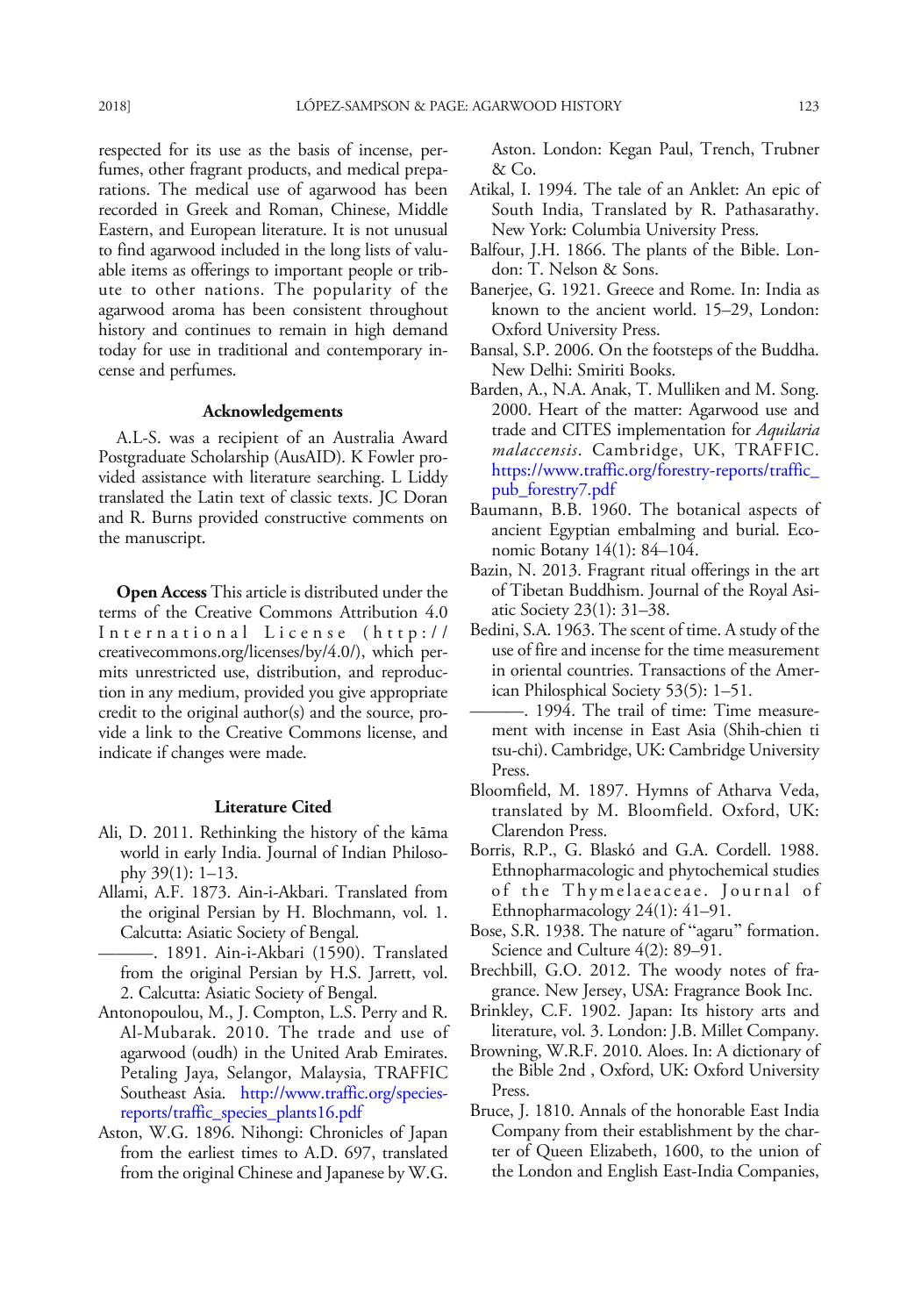<span id="page-17-0"></span>1707–8, volumes 1 to 3. London: Black, Parry & Kingsbury.

- Burn-Callander, R. 2015. Roja Dove, 'the nose': On creating a Western aoud cult. The Telegraph (London) 15 May 2015.
- Chakrabarty, K., A. Kumar and V. Menon. 1994. Trade in agarwood. New Delhi: TRAFFIC India. [http://www.traffic.org/forestry-reports/traf](http://www.traffic.org/forestry-reports/traffic_pub_forestry20.pdf)[fic\\_pub\\_forestry20.pdf.](http://www.traffic.org/forestry-reports/traffic_pub_forestry20.pdf)
- Chaudhuri, K.N. 1978. The trading world of Asia and the English East India Company 1660– 1760. Cambridge, UK: Cambridge University Press.
	- ———. 1985. Trade and civilisation in the Indian Ocean: An economic history from the rise of Islam to 1750. Cambridge, UK: Cambridge University Press.
- Chin-keong, N. 2017. Boundaries and beyond: China's maritime southeast in late imperial times. Singapore: NUS Press.
- CITES. 2017. Appendices I, II and III valid from 4 October 2017. [https://cites.org/sites/default/](https://cites.org/sites/default/files/eng/app/2017/E-Appendices-2017-10-04.pdf) [files/eng/app/2017/E-Appendices-2017-10-04.](https://cites.org/sites/default/files/eng/app/2017/E-Appendices-2017-10-04.pdf) [pdf](https://cites.org/sites/default/files/eng/app/2017/E-Appendices-2017-10-04.pdf). Accessed: 25/10/2017.
- Classen, C., D. Howes and S. A. 1994. Aroma: The cultural history of smell. London: Routledge.
- Cobb, M.A. 2013. The reception and consumption of eastern goods in Roman society. Greece and Rome 60(1): 136–152.
- Compton, J. and A. Ishihara. 2006. The use and trade of agarwood in Japan. Southeast Asia and East Asia-Japan, TRAFFIC. [http://144.76.93.](http://144.76.93.178/sites/default/files/common/com/pc/15/X-PC15-06-Inf.pdf) [178/sites/default/files/common/com/pc/15/X-](http://144.76.93.178/sites/default/files/common/com/pc/15/X-PC15-06-Inf.pdf)[PC15-06-Inf.pdf](http://144.76.93.178/sites/default/files/common/com/pc/15/X-PC15-06-Inf.pdf)
- Constable, O.R. 1994. Trade and traders in muslim Spain. Cambridge, UK: Cambridge University Press.
- Cordier, H. 1887. Journal d'un voyage à la Cochinchine depuis le 29 Aoust 1749, jour de notre arrivée, jusqu'au 11 Février 1750. Revue de l'Extrême-Orient, tome 3: 81–12.
- Counts, D.B. 1996. Regum externorum consuetudine: The nature and function of embalming in Rome. Classical Antiquity 15(2): 189–202.
- Cowell, E.B. 1907. The Jātaka or stories of the Buddha's former births. Cambridge, UK: Cambridge University Press.
- Cowell, E.B. and F.W. Thomas. 1887. The Harshacharita of Banabhatta translated by E.B. Cowell and F.W. Thomas. London: Royal Asiatic Society.
- Crosswhite, F.S. and C.D. Crosswhite. 1984. Aloe vera, plant symbolism and the threshing floor. Desert Plants 6(1): 43–50.
- CSIR (India). 1953. The wealth of India: A dictionary of Indian raw materials and industrial products, part 3. Delhi, India: Council of Scientific and Industrial Research.
- Dannaway, F.R. 2010. Strange fires, weird smokes and psychoactive combustibles: Entheogens and incense in ancient traditions. Journal of Psychoactive Drugs 42(4): 485–497.
- de Orta, G. 1891. Coloquios dos simples e drogas da India. Lisboa: Imprensa Nacional.
- Donovan, D. and R. Puri. 2004. Learning from traditional knowledge of non-timber forest products: Penan Benalui and the autecology of Aquilaria in Indonesian Borneo. Ecology and Society 9(3): 3.
- Driscoll, J.F. 1953. Incense. In: The new Schaff-Herzog encyclopedia of religious knowledge, volume v, eds. S.M. Jackson, C.C. Sherman and G.W. Gilmore, 468–471, Grand Rapids, MI: Baker Book House.
- Ergin, N. 2014. The fragrance of the divine: Ottoman incense burners and their context. Art Bulletin xcvi(1):70–97.
- Feener, R.M. and M.F. Laffan. 2005. Sufi scents across the Indian Ocean: Yemeni hagiography and the earliest history of Southeast Asian Islam. Archipel 70(1): 185–208.
- Fitzgerald, C.P. 1961. China: A short cultural history, 3rd London, UK: The Cresset Press.
- Flecker, M. 2001. A ninth-century AD Arab or Indian shipwreck in Indonesia: First evidence for direct trade with China. World Archaeology 32(3): 335–354.
- Foltz, R. 2010. Religions of the Silk Road: Premodern patterns of globalization, 2nd New York: Palgrave Macmillan.
- Freedman, P. 2008. Out of the East: Spices and the medieval imagination. New Haven, CT: Yale University Press.
- Gannal, J.-N. 1840. History of embalming and of preparations in anatomy, pathology, and natural history; including an account of a new process for embalming. Translanted from the French, with notes and additions R. Harlan. Philadelphia, PA: J. Dobson.
- Garcia, B. 2015. Bukhoor: Not just a perfume, but a sweet fragrance of culture, hospitality and healing. Kuwait Times, 17 July 2015. Safat.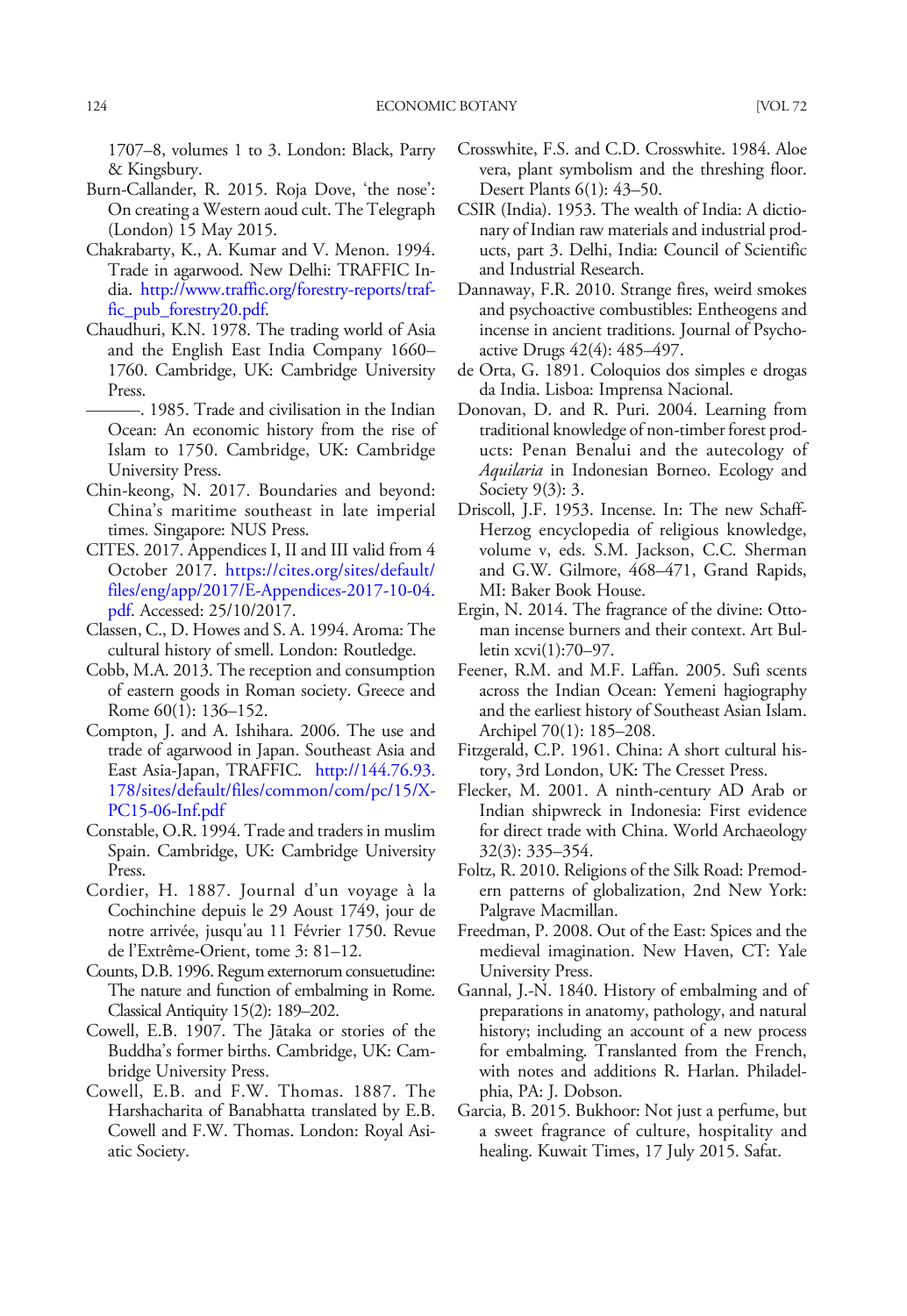- <span id="page-18-0"></span>Gatten, A. 1977. A wisp of smoke: Scent and character in the tale of Genji. Monumenta Nipponica 32(1): 35–48.
- Giovannucci, D. and T. Reardon. 2000. Understanding grades and standards and how to apply them. St. Louis, MO: Federal Reserve Bank of St Louis.
- Greppin, J.A.C. 1988. The various aloës in ancient times. The Journal of Indo-European Studies  $16(1-2): 33-48.$
- Griffith, R.T.H. 1897. The hymns of the Rig Veda. English translation by R.T.H. Griffith. vol. 2. Benares: E.J. Lazarus.
- Grindlay, D. and T. Reynolds. 1986. The Aloe vera phenomenon: A review of the properties and modern uses of the leaf parenchyma gel. Journal of Ethnopharmacology 16(1–2): 117–151.
- Groom, N. 1981. Frankincense and myrrh: A study of the Arabian incense trade. London: Longman.
- Gungwu, W. 1958. The Nanhai trade: A study of the early history of Chinese trade in the South China Sea. Journal of the Malayan Branch of the Royal Asiatic Society 31(182): 1–135.
- Gunn, B., P. Steven, S. Margaret, L. Sunari and P. Chatterton. 2004. Eaglewood in Papua New Guinea (Resource Management in Asia-Pacific Working Paper no. 51). Canberra, ANU. [https://openresearch-repository.anu.edu.au/](https://openresearch-repository.anu.edu.au/bitstream/1885/39956/2/2532-01.2004-05-03T05:44:55Z.xsh) [bitstream/1885/39956/2/2532-01.2004-05-](https://openresearch-repository.anu.edu.au/bitstream/1885/39956/2/2532-01.2004-05-03T05:44:55Z.xsh) [03T05:44:55Z.xsh](https://openresearch-repository.anu.edu.au/bitstream/1885/39956/2/2532-01.2004-05-03T05:44:55Z.xsh)
- Haq, Z. 1968. Inter-regional and international trade in pre-islamic Arabia. Islamic Studies 7(3): 207–232.
- Harbaugh, H. 1855. The trees of the bible: VII-Aloe. The Guardian: A monthly magazine vi(v): 153–154.
- Harris, J.A. 1744. Navigantium atque itinerantium bibliotheca: A complete collection of voyages and travels consisting of above six hundred of the most authentic writers volume 2. London: T. Woodard & Co.
- Hashim, Y.Z.H.Y., P.G. Kerr, P. Abbas and H.M. Salleh. 2016. *Aquilaria* spp. (agarwood) as source of health beneficial compounds: A review of traditional use, phytochemistry and pharmacology. Journal of Ethnopharmacology 189: 331–360.
- Heldaas Seland, E. 2011. The Persian Gulf or the Red Sea? Two axes in ancient Indian Ocean trade, where to go and why. World Archaeology 43(3): 398–409.
- Hoang Ha, Q. and H.T. Nghi. 2011. Promoting agarwood-based agroforestry systems in north

central provinces of Viet Nam. Asia-Pacific Agroforestry Newsletter 38(38): 10–12.

- Hou, D. 1960. Thymelaeaceae, In: Flora malesiana, ed. C.G.G.J. Van Steenis, 1–48, Groningen, The Netherlands: Wolters-Noordhoff Publishing.
- ———. 1964. Notes on some Asiatic species of Aquilaria (Thymelaeaceae). Blumea 12(2): 285– 288.
- Hourani, G.F. 1951. Arab seafaring in the Indian Ocean in ancient and early medieval times. Princeton, NJ: Princeton University Press.
- Howes, F.N. 1950. Age-old resins of the Mediterranean region and their uses. Economic Botany 4(4): 307–316.
- Hull, B.Z. 2008. Frankincense, myrrh, and spices. The oldest global supply chain? Journal of Macromarketing 28(3): 275–288.
- Indicopleustes, C. 1897. The Christian topography of Cosmas, an Egyptian monk. Translated from the Greek, and edited with notes and introduction by J.W. McCrindle. London, Hakluyt Society.
- Ireland, J.D. 2005. Sesavati's mansion: Vv 3.7 PTS: Vv 647–658. Pali text edited and translated by J.D. Ireland. [https://www.accesstoinsight.org/](https://www.accesstoinsight.org/tipitaka/kn/vv/vv.3.07.irel.html) [tipitaka/kn/vv/vv.3.07.irel.html.](https://www.accesstoinsight.org/tipitaka/kn/vv/vv.3.07.irel.html)
- Islam, A. 2010. Arab navigation in the Indian ocean before European dominance in South and Southeast Asia: A historical study. Journal of the Friends' Historical Society lviii(2): 7–23.
- Ismail, N., M.H.F. Rahiman, M.N. Taib, M. Ibrahim, S. Zareen and S.N. Tajuddin. 2015. A review on agarwood and its quality determination. In: 2015 I.E. 6th Control and System Graduate Research Colloquium (ICSGRC), 103–108. Shah Alam, Malaysia: IEEE Xplore Digital Library.
- Iyengar, R.N. 2003. Internal consistency of eclipses and planetary positions in Mahābhārata. Indian Journal of History of Science 38(2): 77–115.
- Ju-Kua, C. (1911). Chau Ju-Kua: His work on the Chinese and Arab trade in the twelfth and thirteenth centuries, entitled Chu-fan-chi. Translated from Chinese and annotated by F. Hirth, and W.W. Rockhill. St. Petersberg: Imperial Academy of Sciences.
- Jung, D. 2011. The value of agarwood. Reflections upon its use and history in South Yemen. In: Workshop proceedings: The use of herbs in Yemeni healing practices. September 25–26, 2009. Halle, Germany: HeiDOK.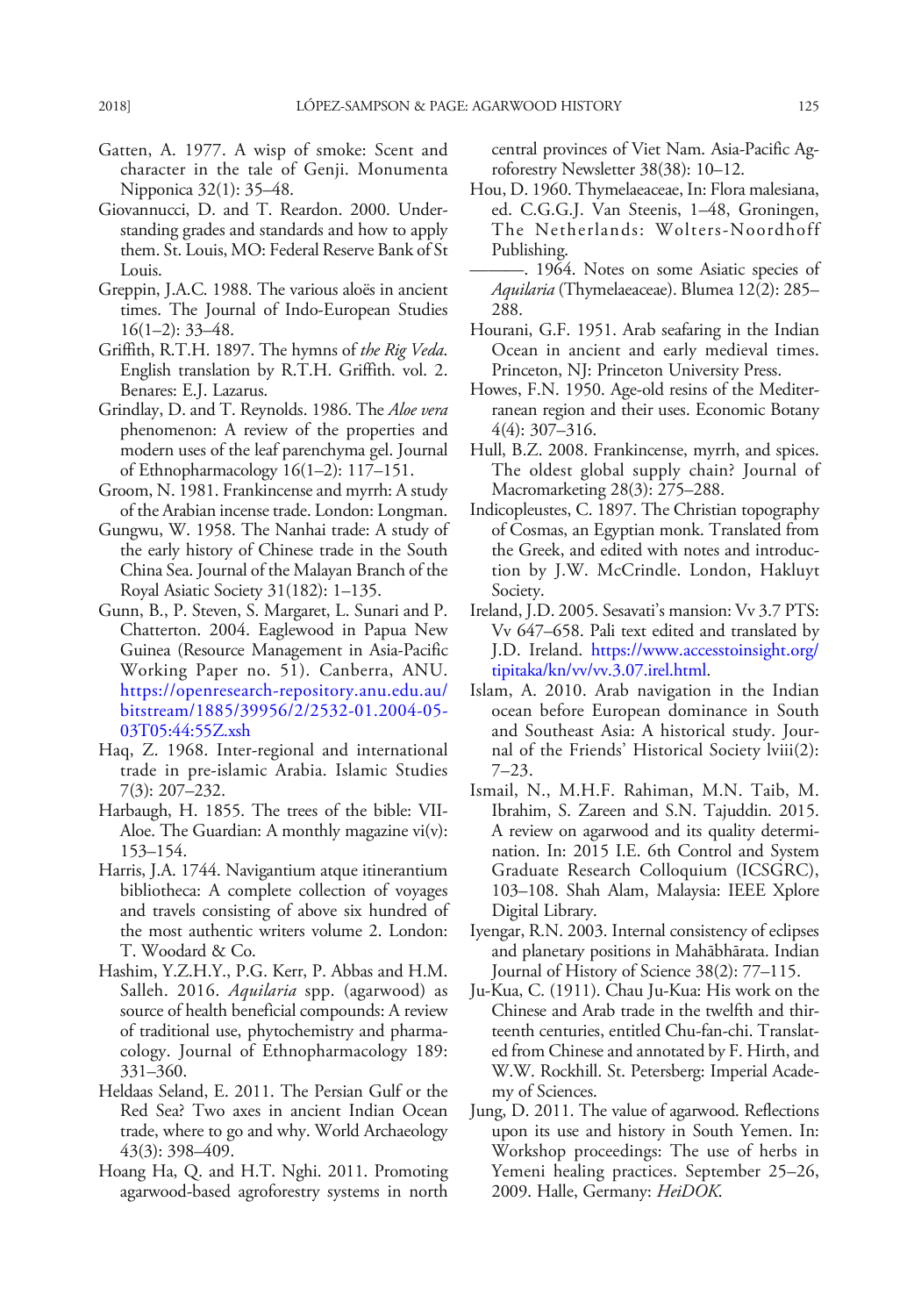- <span id="page-19-0"></span>Kahl, O. 2011. The pharmacological tables of Rhazes. Journal of Semitic Studies 56(2): 367– 399.
- Kearney, M. 2004. The Indian Ocean in world history. New York: Routledge.
- Keay, J. 2006. The spice route: A history. Los Angeles, CA: University of California Press.
- Keith, A.B. 1914. The Veda of the Black Yajus school entitled Taittiriya sanhita (the Yajur Veda), translated by Arthur Berriedale Keith. Cambridge, MA, Harvard University Press. [https://](https://www.ignaciodarnaude.com/espiritualismo/Vedas,Yajur%20Veda.pdf) [www.ignaciodarnaude.com/espiritualismo/](https://www.ignaciodarnaude.com/espiritualismo/Vedas,Yajur%20Veda.pdf) [Vedas,Yajur%20Veda.pdf](https://www.ignaciodarnaude.com/espiritualismo/Vedas,Yajur%20Veda.pdf)
- King, A. 2007. The musk trade and the Near East in the early medieval period. (Doctor of Philosophy dissertation), University of Indiana, Bloomington, IN.
	- -. 2015. The new *materia medica* of the Islamicate tradition: The pre-Islamic context. Journal of the American Oriental Society 135(3): 499–528.
- Koller, J., U. Baumer, Y. Kaup, H. Etspüler and U. Weser. 1998. Embalming was used in Old Kingdom. Nature 39(6665): 343–344.
- Kubeczka, K.-H. 2016. History and sources of essential oil research. In: Handbook of essential oils science, technology and applications, eds. K.H.C. Baser and G. Buchbauer, Boca Raton, FL: CRC Press.
- Lach, D.F. 1905. Asia in the marketing of Europe, vol. 1, book 2. Chicago: The University of Chicago Press.
- Lanciani, R. 1892. Pagan and Christian Rome. Cambridge, UK: The Riverside Press.
- Lardos, A., J. Prieto-Garcia and M. Heinrich. 2011. Resins and gums in historical iatrosophia texts from Cyprus—A botanical and medicopharmacological approach. Frontiers in Pharmacology 2(32): 1–26.
- Leidy, D.P. and D.K. Strahan. 2010. Wisdom embodied: Chinese, Buddhist and Daoist sculpture in the Metropolitan Museum of Art. New York: Metropolitan Museum of Art.
- Levey, M. 1961. Ibn Mäsawaih and his treatise on simple aromatic substances: Studies in the history of arabic pharmacology I. Journal of the History of Medicine and Allied Sciences 16(4): 394–410.
- Li, T. 1998. Nguyen Cochinchina: Southern Vietnam in the seventeenth and eighteenth centuries Ithaca, New York: Southeast Asia Program Publications, Cornell University.
- Lias, S., N.A.M. Ali, M. Jamil, A.M. Jalil and M.F. Othman. (2016). Discrimination of pure and mixture agarwood oils via electronic nose coupled with k-NN kfold classifier. In: 11th Asian conference on chemical sensors 20, eds. Noor, M., A.Y.M. Shakaff, A.H. Adom, N. Miura, C.W. Lin, A. Zakaria, A. Tuantranont, S.K. ZaAba, R. Ngadiran, W.Y. Chung, A. Harun, S.M. Mamduh, N. VanHieu, L.M. Kamarudin, N.A.H. Zahri and S. Zakaria, 63– 68, Amsterdam: Elsevier Science.
- Liebig, M. 2014. Kauṭilya's Arthaśāstra: A classic text of statecraft and an untapped political science resource. Heidelberg Papers in South Asian and Comparative Politics: Working Paper, 74. [http://archiv.ub.uni-heidelberg.de/](http://archiv.ub.uni-heidelberg.de/volltextserver/17144/2/Heidelberg%20Papers_74_Liebig_revised.pdf) [volltextserver/17144/2/Heidelberg%20Papers\\_](http://archiv.ub.uni-heidelberg.de/volltextserver/17144/2/Heidelberg%20Papers_74_Liebig_revised.pdf) [74\\_Liebig\\_revised.pdf](http://archiv.ub.uni-heidelberg.de/volltextserver/17144/2/Heidelberg%20Papers_74_Liebig_revised.pdf)
- Liu, X. 1994. Ancient India and ancient China: Trade and religious exchanges, AD 1–600 Delhi: Oxford University Press.
	- ———. 2010. The Silk Road in world history. New York: Oxford University Press.
- Liu, Y., H. Chen, Y. Yang, Z. Zhang, J. Wei, H. Meng, W. Chen, J. Feng, B. Gan, X. Chen, Z. Gao, J. Huang, B. Chen and H. Chen. 2013. Whole-tree agarwood-inducing technique: An efficient novel technique for producing highquality agarwood in cultivated Aquilaria sinensis trees. Molecules 18(3): 3086–3106.
- Lucas, A. 1930. Cosmetics, perfumes and incense in ancient Egypt. The Journal of Egyptian Archeology 16(1/2): 41–53.
- Lucas, S.C. 2008. Major topics of the hadith. Religion Compass 2(2): 226–239.
- Marian [Olfatory Rescue Service blog contributor]. 2011. Top ten mukhallats (Arabian perfume oil). October 25, 2011. [https://olfactoryrescueservice.](https://olfactoryrescueservice.wordpress.com/2011/10/25/top-ten-mukhallats/) [wordpress.com/2011/10/25/top-ten](https://olfactoryrescueservice.wordpress.com/2011/10/25/top-ten-mukhallats/)[mukhallats/](https://olfactoryrescueservice.wordpress.com/2011/10/25/top-ten-mukhallats/). Accessed: 12 November 2015.
- Masudi, H. 1877. Les prairies d'or. Translated in 1861 by C. Barbier de Meynard and Abel Pavet de Courteille. Paris: A L'Imprimerie Impériale.
- Mathews, R.H. 1974. Chinese-English dictionary (A Chinese-English dictionary compiled for the China Inland Mission). Cambridge, MA: Harvard University Press.
- Matthioli, P.A. 1554. Sinensis medici: Commentarii in sex libros Pedacii Dioscoridis Anazarbei de materia medica. [With the Latin version of the text of Dioscorides by J. Ruellius]. Balthasard Arnoullet.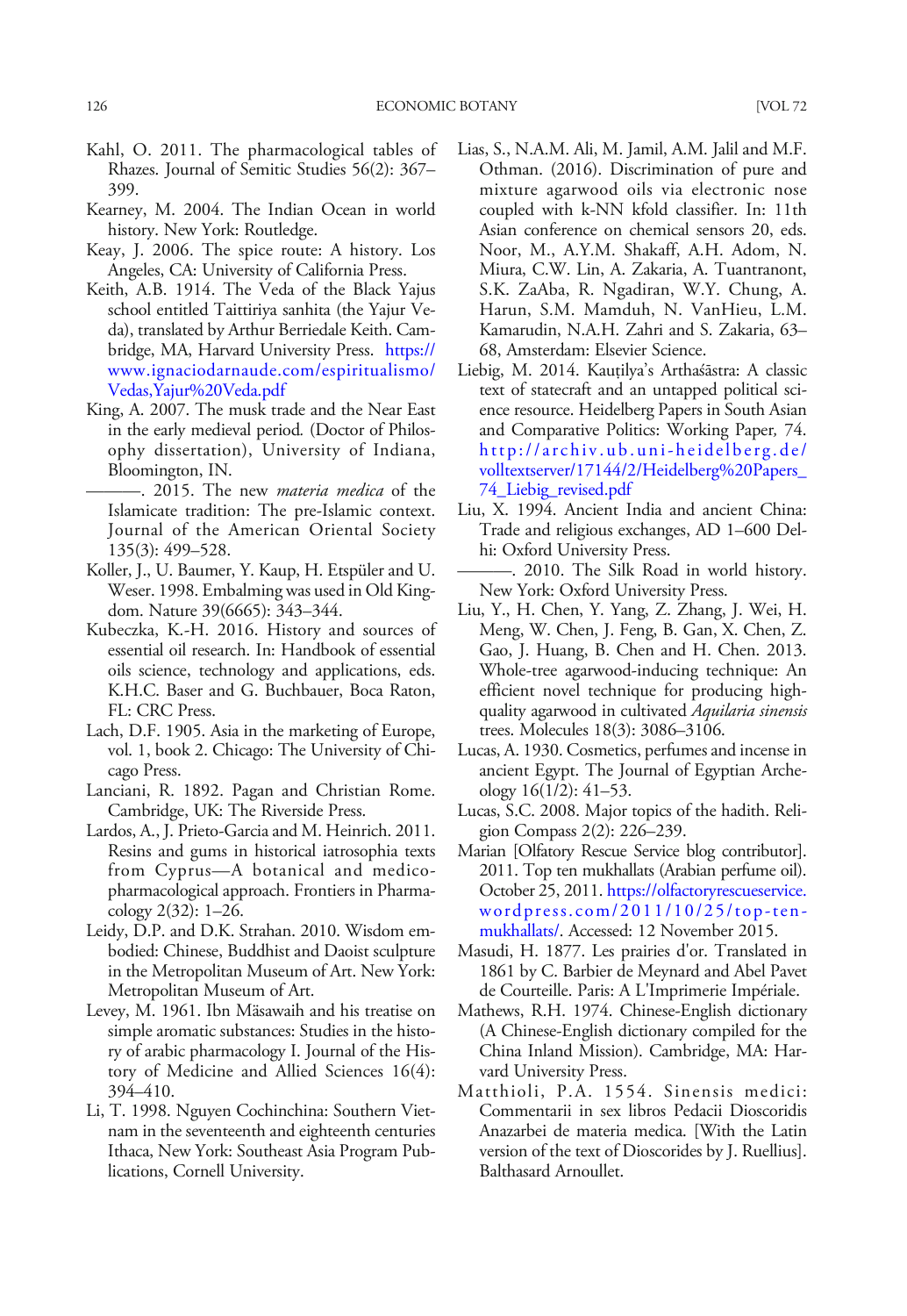- <span id="page-20-0"></span>McClintock, J. and J. Strong. 1867. Cyclopaedia of biblical theological and ecclesiastical literature, volume 1. New York: Harper & Brothers Publishers.
- McHugh, J. 2011. The incense trees of the land of emeralds: The exotic material culture of Kāmaśāstra. Journal of Indian Philosophy 39(1): 63–100.
	- ———. 2012. Sandalwood and carrion: Smell in Indian religion and culture. Oxford, UK: Oxford University Press.
- McKenna, D.J. and K. Hughes. 2014. The incense bible: Plant scents that transcend world culture, medicine, and spirituality. New York: Routledge.
- McLaughlin, R. 2008. Silk ties: The links between ancient Rome & China. History Today 58(1): 34–41.
- Miller, J.I. 1969. The spice trade of the Roman Empire. Oxford, UK: Oxford University Press.
- Moeran, B. 2009. Making scents of smell: Manufacturing and consuming incense in Japan. Human Organization 68(4): 439–449.
- Mohamed, R. and S.Y. Lee, 2016a. Agarwood: Science behind the fragrance. Singapore: Springer.
	- ———. 2016b. Keeping up appearances: Agarwood grades and quality. In: Agarwood: Science behind the fragrance, ed. Rozi Mohamed, 149–167, Singapore: Springer.
- Mohamed, R., P.L. Jong and A.K. Kamziah. 2014. Fungal inoculation induces agarwood in young Aquilaria malaccensis trees in the nursery. Journal of Forestry Research 25(1): 201–204.
- Morita, K. 1992. The book of incense: Enjoying the traditional art of Japanese scents. Tokyo: Kodansha International.
- Morris, E.T. 1984. Fragrance: The story of perfume from Cleopatra to Chanel. New York: Charles Scribner's Sons.
- Sahih Muslim. n.d.. Collection of sunnah and hadith. [http://www.usc.edu/org/cmje/religious](http://www.usc.edu/org/cmje/religious-texts/hadith/)[texts/hadith/](http://www.usc.edu/org/cmje/religious-texts/hadith/). Accessed: 19 February 2016.
- Nakashima, E.M.N., M.T.T. Nguyen, Q.L. Tran and S. Kadota. 2005. Field survey of agarwood cultivation at Phu Quoc Island in Vietnam. Journal of Traditional Medicines 22(5): 296– 300.
- Newton, A.C. and T. Soehartono. 2001. CITES and the conservation of tree species: The case of Aquilaria in Indonesia. International Forestry Review 3(1): 27–33.
- Ng, L.T., Y.S. Chang and A.A. Kadir. 1997. A review on agar (gaharu) producing Aquilaria species. Journal of Tropical Forest Products 2(2): 272–285.
- Nunnamaker, A.J. and C.O. Dhonau. 2015. Anatomy and embalming: A treatise on the science and art of embalming: The latest and most successful methods of treatment and the general anatomy relating to this subject. Istanbul: e-Kitap Projesi.
- Osborne, L. 2014. In the mood for oud? Town and Country, vol. 126. New York: Hearst Magazines, a Division of Hearst Communications, Inc.
- Page, T. and W. Awarau. 2012. Performance of agarwood (Aquilaria crassna) seedling transplants improved by shade and fertiliser. Forest Ecology and Management 265: 258–269.
- Paoli, G.D., D.R. Peart, M. Leighton and I. Samsoedin. 2001. An ecological and economic assessment of the nontimber forest product gaharu wood in Gunung Palung National Park, West Kalimantan, Indonesia. Conservation Biology 15(6): 1721–1732.
- Papageorgopoulou, C., N. Shved, J. Wanek and F.J. Ruhli. 2015. Modeling ancient Egyptian mummification on fresh human tissue: Macroscopic and histological aspects. Anatomical Record-Advances in Integrative Anatomy and Evolutionary Biology 298(6): 974–987.
- Parker, G. 2008. The making of Roman India. Cambridge, UK: Cambridge University Press.
- Peacock, D.P.S., A.C.S. Peacock and D. Williams. 2006. Food for the gods: New light on the ancient incense trade. Oxford, UK: Oxbow Books.
- Penchala, P.G., M. Neelima and V. Pammi Satyanrayanashastry. 2008. Historical perspectives on the usage of perfumes and scented articles in ancient Indian literatures. Ancient Science of Life 28(2): 33–39.
- Persoon, G.A. 2008. Growing 'the wood of the gods': Agarwood production in Southeast Asia. In: Smallholder tree growing for rural development and environmental services: Lessons from Asia, vol. 5, eds. D. J. Snelder and R. D. Lasco, 245–262, Dordrecht, Netherlands: Springer.
- Pierce, D.C. 1969. The middle way of the Jātaka tales. The Journal of American Folklore 82(325): 245–254.
- Pires, T. 1944. The suma oriental of Tome Pires: An account of the East, from the Red Sea to China, written in Malacca and India in 1512–1515.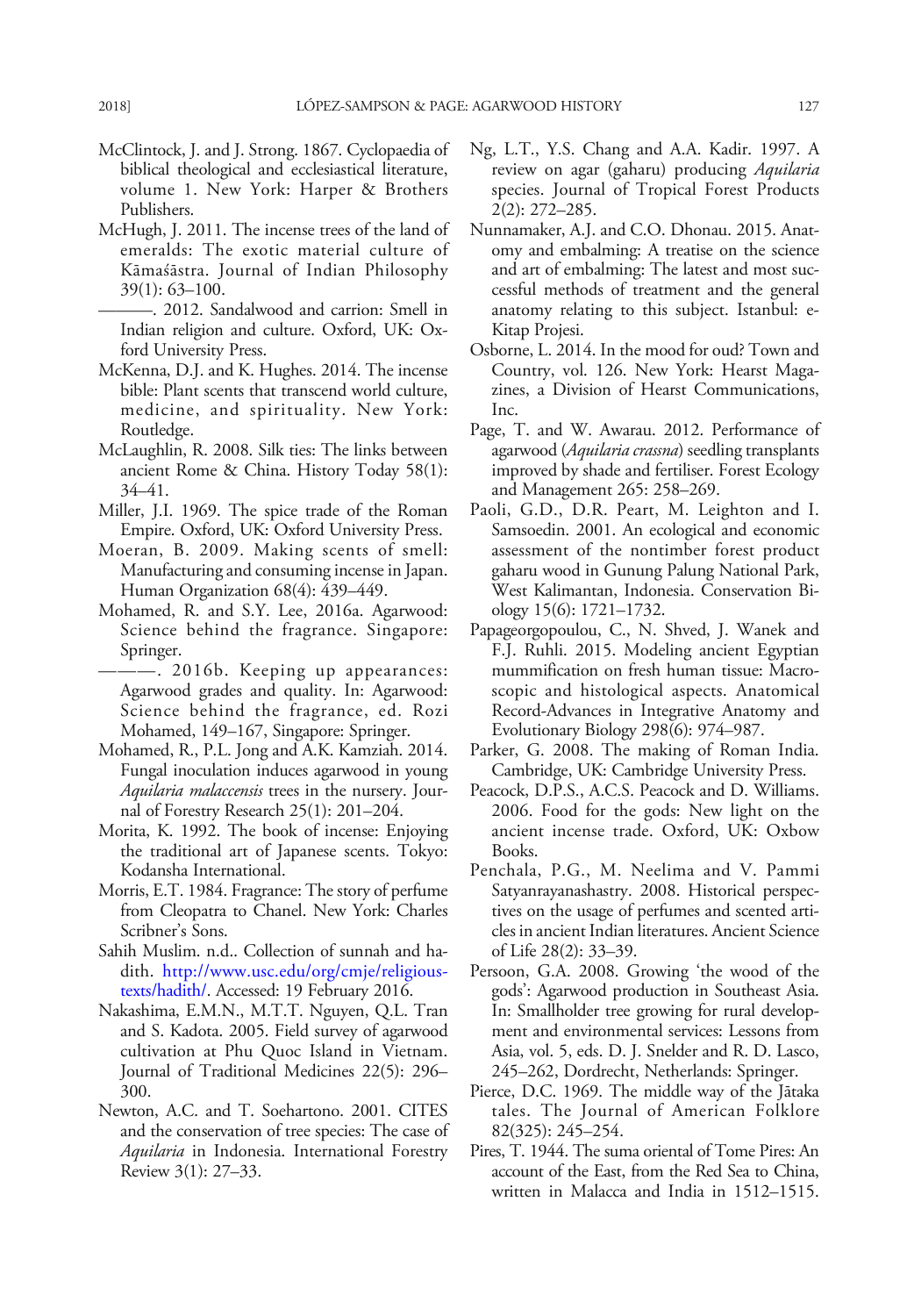<span id="page-21-0"></span>Translated from the Portuguese MS in the Bibliothèque de la Chambre des Députés, Paris, ed. A. Cortesao, vol. 1. London: Hakluyt Society.

- Prasad, P.C. 1977. Foreign trade and commerce in ancient India. New Delhi: Abhinav Publications.
- Prinsep, J. 1834. Useful tables, forming an appendix to the Journal of the Asiatic Society: Part the first, coins, weights, and measures of British India. Calcutta: Baptist Mission Press.
- Rahman, M., N.M. Nath, S. Sarker, M. Adnan and M. Islam. 2015. Management and economic aspects of growing Aquilaria agallocha Roxb. in Bangladesh. Small-Scale Forestry 14(4): 459– 478.
- Rasool, S. and R. Mohamed. 2016. Understanding agarwood formation and its challenges. In: Agarwood: Science behind the fragrance, ed. R. Mohamed, 39–56, Singapore: Springer.
- Rhind, J.P. 2014. Fragrance and wellbeing: Plant aromatics and their influence on the psyche. London: Singing Dragon.
- Rimmel, E. 1865. The book of perfumes. London: Chapman and Hall.
- Samaddar, J.N. 1911. Ancient India's commercial relations. Journal of the Royal Society of Arts 59 (3064): 903–909.
- Sandison, A.T. 1963. The use of natron in mummification in ancient Egypt. Journal of Near Eastern Studies 22(4): 259–267.
- Sangareswari, M., K.T. Parthiban, S.U. Kanna, L. Karthiba and D. Saravanakumar. 2016. Fungal microbes associated with agarwood formation. American Journal of Plant Sciences 7: 1445– 1452.
- Schafer, E.H. 1963. The golden peaches of Samarkand. Berkeley, CA: University of California Press.
- Schoff, W.H. 1922. Aloes. Journal of the American Oriental Society 42: 171–185.
- Scott, S.P. 1932. The digest or pandects of Justinian. Cincinatti, OH: The Central Trust Company.
- Shamasastry, R. 1915. Kautilya's Arthashastra. [http://libarch.nmu.org.ua/bitstream/handle/](http://libarch.nmu.org.ua/bitstream/handle/GenofondUA/19273/f2c8936431b9587a3448e1b3d8eff8e8.pdf?sequence=1) [GenofondUA/19273/](http://libarch.nmu.org.ua/bitstream/handle/GenofondUA/19273/f2c8936431b9587a3448e1b3d8eff8e8.pdf?sequence=1) [f2c8936431b9587a3448e1b3d8eff8e8.pdf?se](http://libarch.nmu.org.ua/bitstream/handle/GenofondUA/19273/f2c8936431b9587a3448e1b3d8eff8e8.pdf?sequence=1)[quence=1](http://libarch.nmu.org.ua/bitstream/handle/GenofondUA/19273/f2c8936431b9587a3448e1b3d8eff8e8.pdf?sequence=1)
- Shiro, M. 1998. Dai Viet and the South China Sea trade: From the 10th to the 15th century. Crossroads: An Interdisciplinary Journal of Southeast Asian Studies 12(1): 1–34.
- Shizhen, L. 2003. Compendium of materia medica: Bencao gangmu. Beijing, China: Foreign Languages Press.
- Smith, G.F. 1993. Familial orthography—Aloeaceae vs Aloaceae. Taxon 42(1): 87–90.
- Smith, G.F. and E.M.A. Steyn. 2004. Taxonomy of Aloaceae. In: The genus *Aloe*, ed. T. Reynolds, 14–35, Boca Raton, FL: CRC Press.
- Smith, F.P. and G.A. Stuart. 2003. Chinese medicinal herbs: A modern edition of a classic sixteenth-century manual. Mineola, NY: Dover Publications.
- Soehartono, T. and A.C. Newton. 2002. The gaharu trade in Indonesia: Is it sustainable? Economic Botany 56(3): 271–284.
- Stargardt, J. 2001. Behind the shadows: Archaeological data on two-way sea trade between Quanzhou and Satingpra, South Thailand, 10th–14th Century. In: The emporium of the world: Maritime Quanzhou, 1000–1400, ed. A. Schottenhammer, 309–394, Leiden, Netherlands: Brill.
- ———. 2014. Indian Ocean trade in the ninth and tenth centuries: Demand, distance, and profit. South Asian Studies 30(1): 35–55.
- Strabo. 1930. Strabo geography H. L. Jones, trans., vol. viii. Cambridge, MA: Loeb Classical Library.
- Thurkill, M.F. 2009. Odors of sanctity: Distinctions of the holy in early Christianity and Islam. Comparative Islamic Studies 3(2): 133–144.
- Tielel, P.A. 1885. The Voyage of John Huyghen van Linschoten to the East Indies. From the old English translation of 1598, W. Phillip, translator. London: Whiting & Co.
- Turner, J. 2004. Spice: The history of a temptation. New York: Vintage Books.
- Unschuld, P.U. and Z. Zhang. 2014. Dictionary of the ben cao gang mu, volume 1: Chinese historical illness terminology. Berkeley, CA: University of California Press.
- Villiers, J. 2001. Great plenty of almug trees: The trade in southeast Asian aromatic woods in the Indian Ocean and China, 500 BC - AD 1500. The Great Circle 23(2): 24–43.
- Warmington, E.H. 1928. The commerce between the Roman Empire and India. Cambridge, UK: Cambridge University Press.
- ———. 1974. The commerce between the Roman Empire and India, 2nd ed. London: Curzon Press Ltd.
- Watson, A. 1985. The digest of Justinian. Philadelphia, PA: University of Pennsylvania Press.